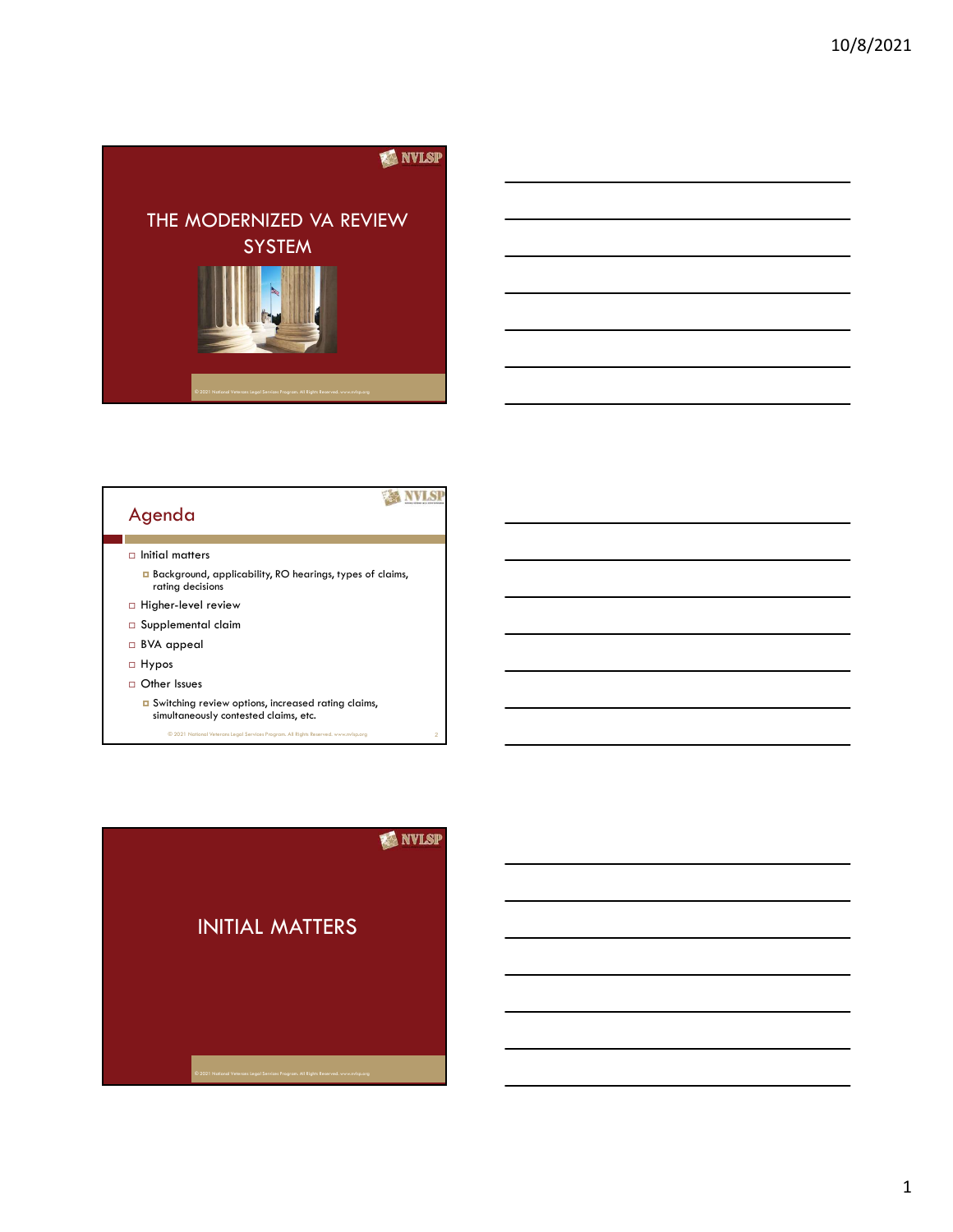#### Background

#### **XX NVLSP**

- □ 8/2017: The Veterans Appeals Improvement and Modernization Act of 2017 (AMA) became law
- $\Box$  1/18/2019: VA published final rule
	- VA Claims and Appeals Modernization, 84 Fed. Reg. 138 (Jan. 18, 2019)
- $\Box$  2/19/2019: AMA went into effect

#### **ANIS** Key Features of AMA System

- Rating decisions more detailed
- Claimants have more options to challenge rating decision
- No SOC, SSOC, VAF 9, VAF 8
- Favorable effective date rules
- $\square$  Changes in applicability of duty to assist  $\odot$  2021 National Veterans Legal Services Program. All Rights Reserved. www.nvlsp.org 5

#### Applicability

**EX NVLSP** 

- $\square$  Claims for which notice of decision provided by AOJ on or after 2/19/2019
	- $\Box$  "initial" decision on claim for a particular benefit
	- **D** decision on reopened claim
	- **a** decision denying CUE claim
		- Only HLR or BVA review of CUE denials permitted

© 2021 National Veterans Legal Services Program. All Rights Reserved. www.nvlsp.org 6

 $\Box$  Claims in RAMP (opted in by 2/15/2019)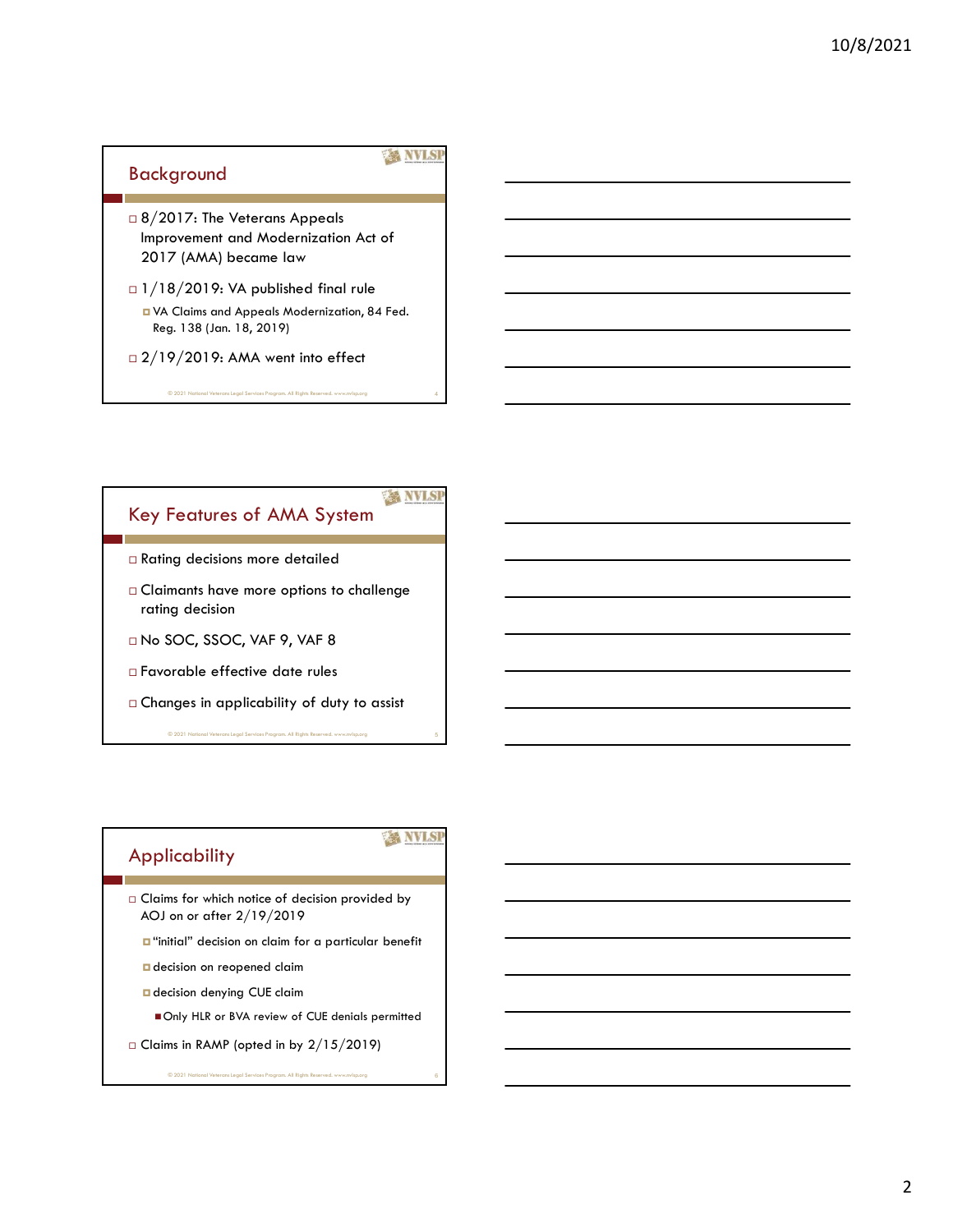#### Applicability

- "Legacy" opt-ins
- W/in 60 days after SOC or SSOC issued on or after 2/19/2019 pplicability<br>
"Legacy" opt-ins<br>  $\frac{d}{dx}$  W/in 60 days after SOC or SSOC issued on or<br>  $\frac{d}{dx}$  of A forms for new review/appeal options<br>  $\frac{d}{dx}$  and  $\frac{d}{dx}$  are set  $\frac{d}{dx}$  and  $\frac{d}{dx}$  are  $\frac{d}{dx}$  and  $\frac{d}{dx}$ 
	- Use VA forms for new review/appeal options ■ Check "Opt In from SOC/SSOC"
	- -

## Applicability

#### **A NVISI**

**WANVISH** 

- Other claims remain in "legacy" appeal system
	- Notice of decision issued prior to 2/19/2019
	- **Q** Claims currently in "legacy" appeals system
- VA running two different appeals systems until legacy claims are exhausted
	- ~33,000 legacy appeals currently at ROs
		- Projected to be  $\sim$  5,000 by Dec. 2022
	- ~93,000 legacy appeals currently at BVA
		- Projected to be  $\sim$ 45,000 by Dec. 2022
			- © 2021 National Veterans Legal Services Program. All Rights Reserved. We are 8

### Type of Claims Under AMA

- VA claims that can be filed as of 2/19/2019:
	- $\Box$  Initial claim
		- **Benefit not previously requested**
		- **Increased Rating**
	- Supplemental claim
		- For benefit previously denied (replaces "reopened" claim)

© 2021 National Veterans Legal Services Program. All Rights Reserved. www.nvlsp.org 9

**D** CUE claim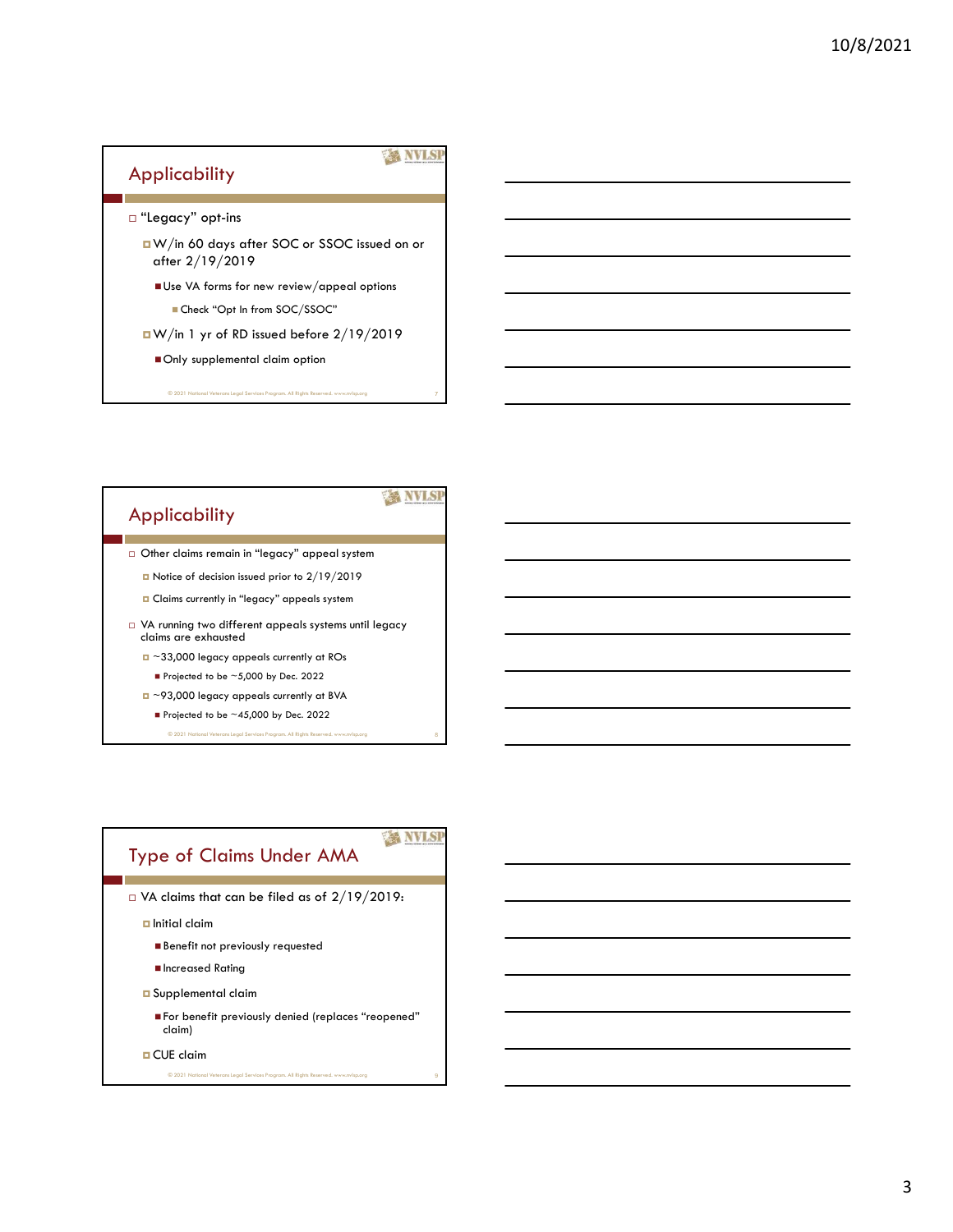#### **XX NVLSP**

© 2021 National Veterans Legal Services Program. All Rights Reserved. www.nvlsp.org 10

 Claimants entitled to RO hearing on any issue involved in a claim only before VA issues notice of a decision on:

Regional Office Hearings

 $\Box$  initial claim

- u supplemental claim
- Submit request for RO hearing in writing if claimant wants to present testimony/evidence to VA in person

#### **A NVISI** Changes to Rating Decisions

 $\Box$  Decisions more detailed. Notice Letter + RD must include:

- Issues adjudicated
- Summary of evidence considered
- **Q** Summary of applicable laws and regs
- **D** Favorable findings
- **D** Claim elements not met
- **D** Criteria to grant SC or next higher rating
- $\Box$  How to obtain / access evidence considered

**Review options** 

© 2021 National Veterans Legal Services Program. All Rights Reserved. www.nvlsp.org 11

#### Favorable Findings

**XX NVLSI** 

- □ If VA (including BVA) makes a finding favorable to claimant, it is binding on all later adjudications unless there is "clear and unmistakable evidence" to rebut it
	- "Finding" is a conclusion by a VA adjudicator concerning the issue under review on:

- A question of fact
- An application of law to facts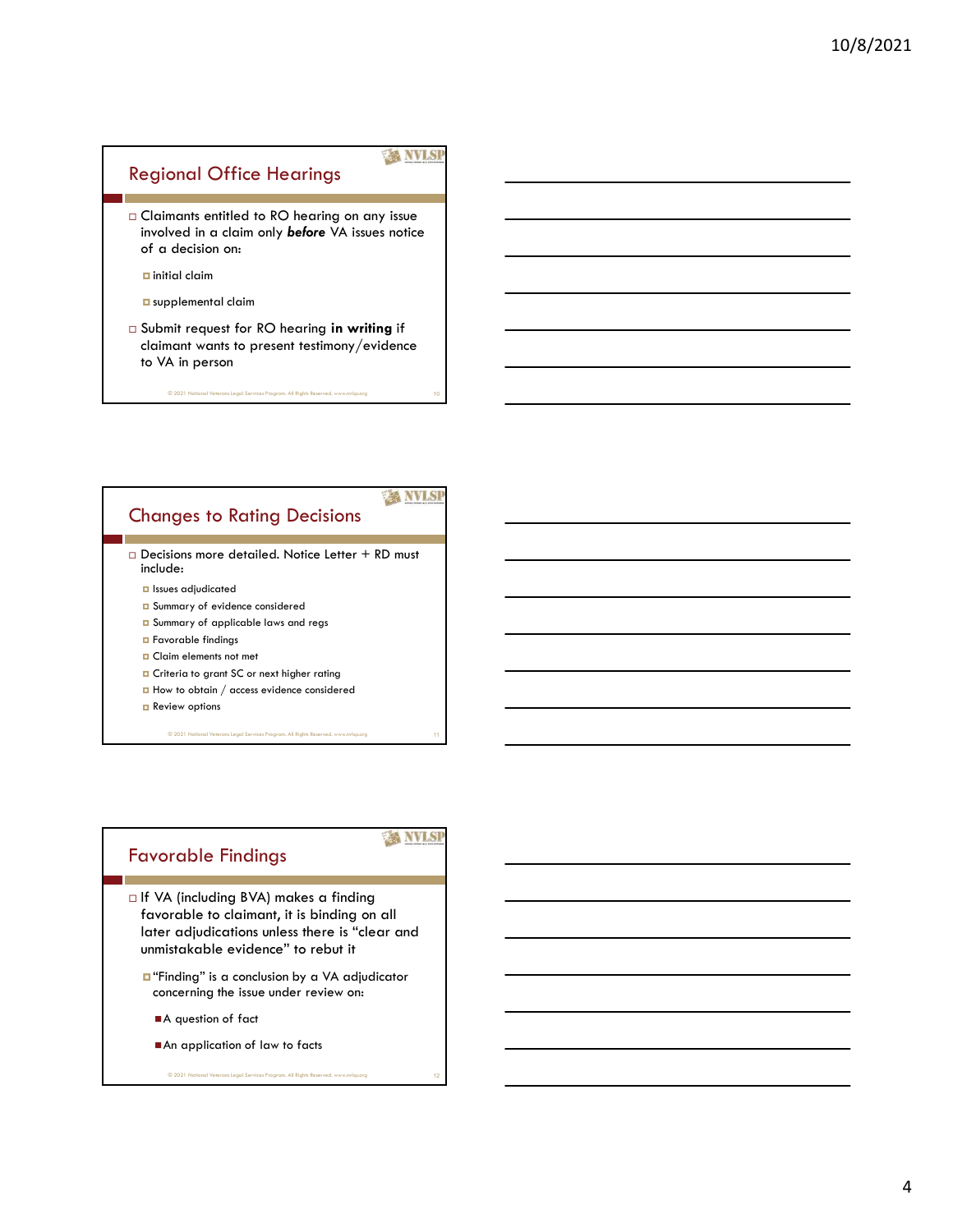#### **XX NVLSP** Favorable Findings Favorable finding rules only apply to claims subject to AMA, even if VA issued appellate decision on or after 2/19/2019 SOCs, SSOCs, and BVA decisions on legacy claims do not need to provide notice of favorable findings **<u>n</u>** Findings in these decisions that may be favorable are not binding on subsequent adjudicators Mattox v. McDonough, 34 Vet. App. 61 (2021)

© 2021 National Veterans Legal Services Program. All Rights Reserved. www.nvlsp.org 13

## 3 Options to Challenge RO Decision 1. Higher-level review by RO/AOJ 2. Supplemental claim w/ new and "relevant" evidence 3. BVA appeal by filing NOD

## 3 Options to Challenge RO Decision

 Claimant may choose different review "lane" for different "issues"

© 2021 National Veterans Legal Services Program. All Rights Reserved. www.nvlsp.org 14

 $\square$  Issue = adjudication of a specific entitlement

- Ex: SC for knee disability and SC for PTSD are different "issues"
- Ex: Effective date and disability rating for SC knee disability are part of same "issue"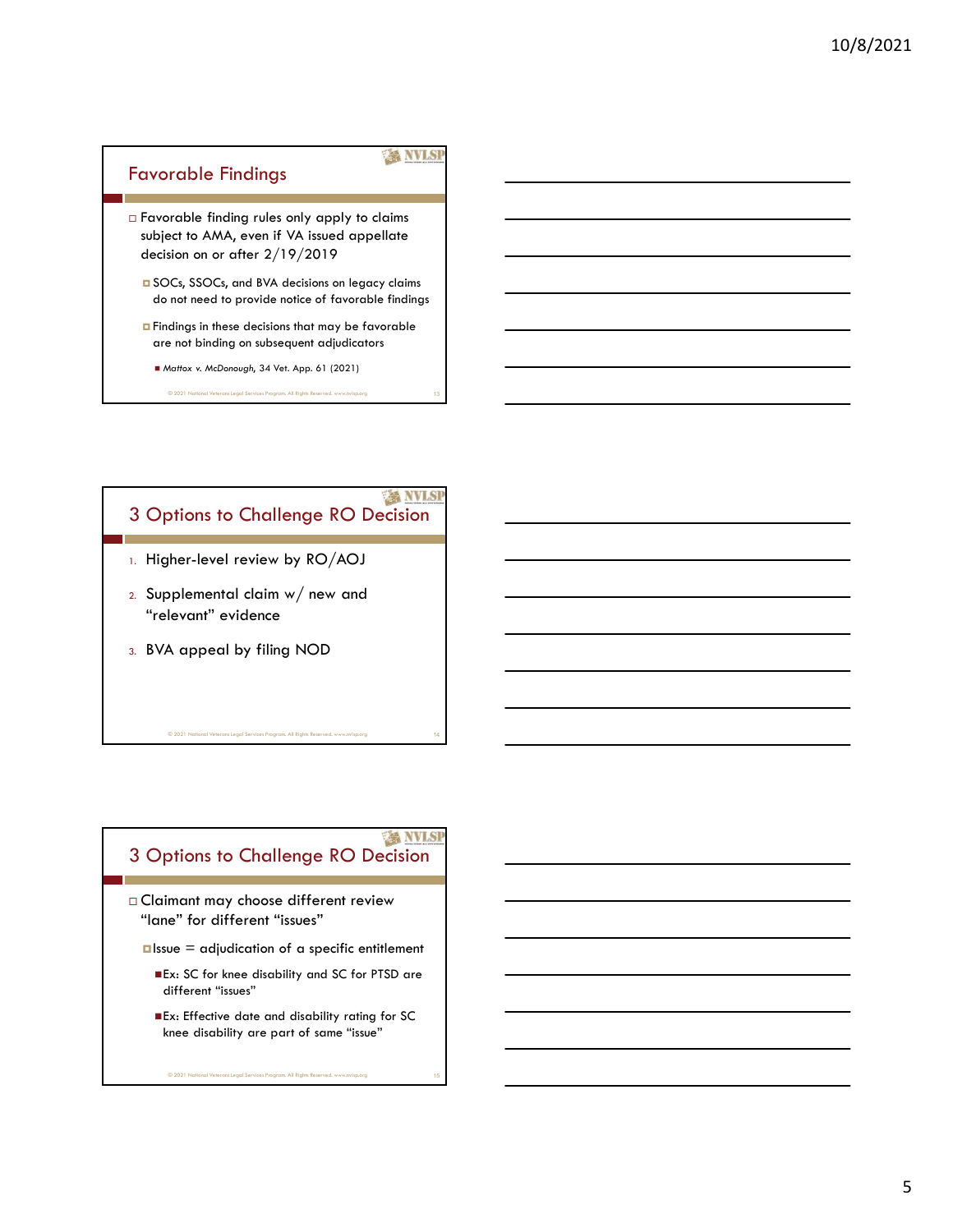#### **EX NVLSP** 3 Options to Challenge RO Decision

- to determine best option for each
- $\Box$  List each issue on the appropriate review/ appeal form and file before deadline
- <p>□ Advocate should analyze issues separately</p>\n<p>• ▶ to determine best option for each</p>\n<p>□ List each issue on the appropriate review/ append form and file before deadline</p>\n<p>□ Different review/append requests for different issues decided in same RD can be filled simultaneously or at different times</p>\n<p>• 20211144</p>\n<p>• 02011144</p>\n<p>• 02011144</p>\n<p>• 02011144</p>\n<p>• 02011144</p>\n<p>• 02011144</p>\n<p>• 02011144</p>\n<p>• 02011144</p>\n<p>• 02011144</p>\n Different review/appeal requests for different issues decided in same RD can be filed simultaneously or at different times

# © 2021 National Veterans Legal Services Program. All Rights Reserved. www.nvlsp.org 3 3 Options to Challenge RO Decision

Main consideration in choosing type of review:

Which option gives the claimant the best chance of success at the earliest date?

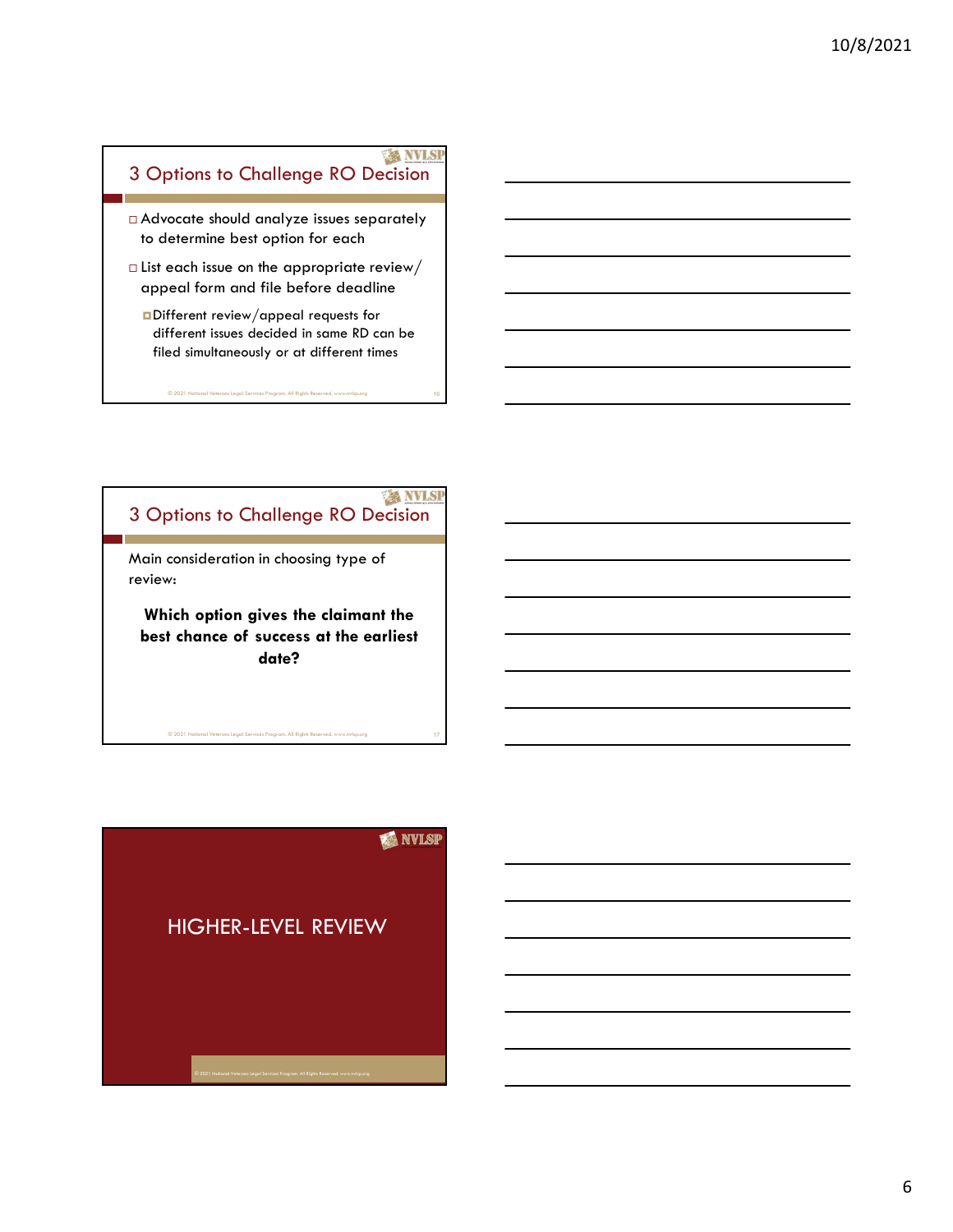## **EX NVLSP** Option 1: Higher-Level Review De novo review by "experienced" AOJ adjudicator who did not participate in prior decision Can grant benefit based on: **Error** in prior decision Difference of opinion  $\blacksquare$ <br>
2021 National Veterans Legal Services Program. All Rights Reserved. www.nvlsp.org 19

## Option 1: Higher-Level Review

- □ Filing deadline: 1 year from notice of AOJ decision
- VA Form 20-0996, Decision Review Request: Higher-Level Review

© 2021 National Veterans Legal Services Program. All Rights Reserved. www.nvlsp.org 20

 Cannot file for denial of simultaneously contested claim

#### **WANVISH** Option 1: Higher-Level Review

- □ If VA Form 20-0996 incomplete:
	- VA must notify claimant and rep of needed info
	- $\Box$  If complete form rcvd w/in 60 days of notification or before expiration of 1 year filing period, VA will consider it timely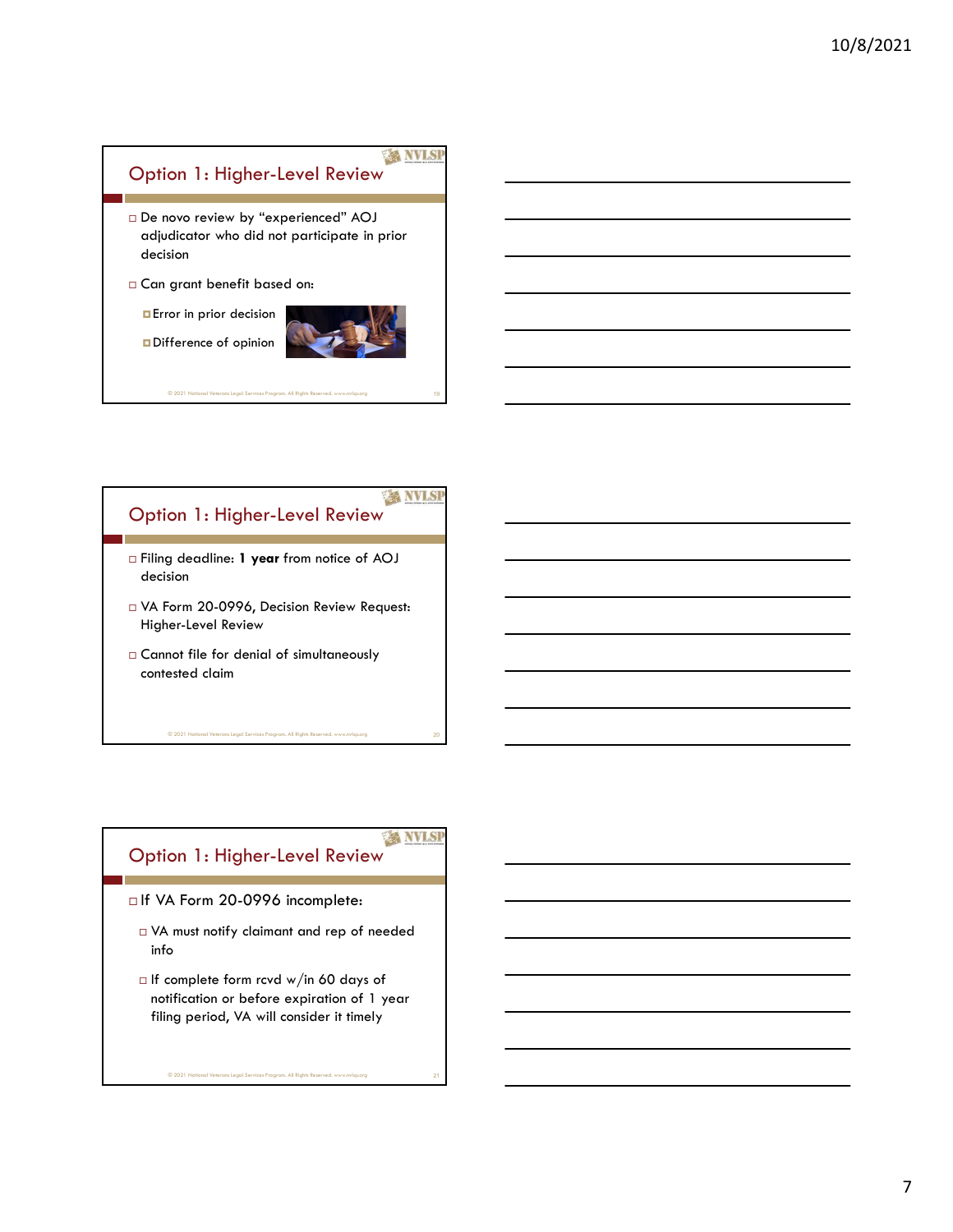

© 2021 National Veterans Legal Services Program. All Rights Reserved. www.nvlsp.org 22

# Option 1: Higher-Level Review

□ HLR cannot consider new <u>evidence</u><br>
■ Record limited to evidence of record as of<br>
date AOJ issued <u>notice</u> of decision under<br>
review<br>  $\overbrace{ }$ <br>  $\overbrace{ }$ <br>  $\overbrace{ }$ <br>  $\overbrace{ }$ <br>  $\overbrace{ }$ <br>  $\overbrace{ }$ <br>  $\overbrace{ }$ <br>  $\overbrace{ }$ <br>  $\overbrace{ }$ <br>  $\over$ Record limited to evidence of record as of review **the contract of the contract of the contract of the contract of the contract of the contract of the contract of the contract of the contract of the contract of the contract of the contract of the contract of the co** 

# © 2021 National Veterans Legal Services Program. All Rights Reserved. www.nvlsp.org  $\no$  23<br>Option 1: Higher-Level Review  $\no$

<p>□ Evidence = Info with bearing on the validity of<br/>\n factorial questions / elements of claim, such as:<br/>\n□ Medical treatment records<br/>\n□ Medical options<br/>\n□ Medical principles / studies<br/>\n□ Lay statements about events, injuries, symptoms<br/>\n□ Military records<br/>\n□ SSA or other gov't records<br/>\n□ Financial info<br/>\n 0201 National Network Program, All Right Research.  $\Box$  Evidence = Info with bearing on the validity of factual questions / elements of claim, such as:

- **D** Medical treatment records
- **D** Medical opinions
- Medical treatises / studies
- **Lay statements about events, injuries, symptoms**
- **D** Military records
- SSA or other gov't records
- Financial info  $@ 2021$  Natio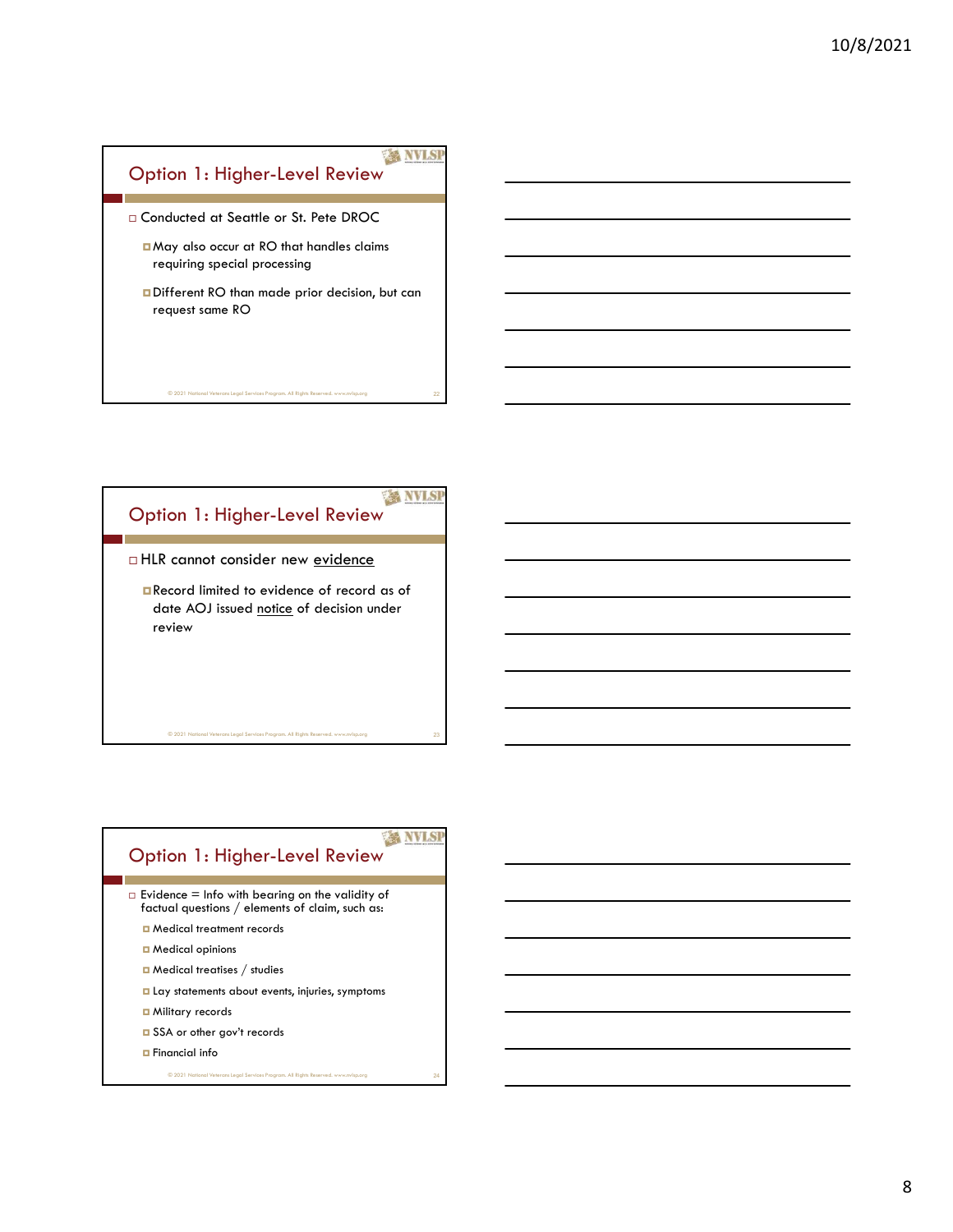#### **XX NVLSP** Option 1: Higher-Level Review

- 
- 

- <p>□ Evidence "constructively" in record</p>\n<p>□ In VA control/cutoff, but not before adjudicator</p>\n<p>□ Is relevant and reasonably connected to claim</p>\n<p>□ Examples:</p>\n<p>■ VA treatment record, if adjudicator has sufficient info to indicate that record exists and to locate it</p>\n<p>■ Evidence received by VA, but not uploaded to VBMS</p>\n<p>□ HLR will return case to VSR for consideration of evidence, unless max benefit can be granted</p>\n<p>©221 Ited out the same length. If a point is the second. If a point is the second line, then the second line is the second line. If a point is the second line is the second line, then the second line is the second line. If a point is the second line is the second line, then the second line is the second line is the second line. If a point is the second line is indicate that record exists and to locate it
	- Evidence received by VA, but not uploaded to VBMS
	- **HLR** will return case to VSR for consideration of evidence, unless max benefit can be granted
		-

# © 2021 National Veterans Legal Services Program. All Rights Reserved. www.nvlsp.org Option 1: Higher-Level Review

 $\square$  Max benefit =<br>  $\square$  Disability comp: highest schedular eval for<br>
issue<br>  $\square$  Ancillary benefits: granting of benefit sought<br>  $\square$  Pension/DIC: granting of highest benefit<br>
available<br>  $\bigcirc$  2021 National Veteron Lagal Disability comp: highest schedular eval for **issue** 

Ancillary benefits: granting of benefit sought

Pension/DIC: granting of highest benefit available

# © 2021 National Veterans Legal Services Program. All Rights Reserved. www.nvlsp.org Option 1: Higher-Level Review

*<u>n</u>* Include statement with initial claim:

<p>□ Advocacy advice:</p>\n<p>□ Include statement with initial claim:</p>\n<p>"The vertex are receives ongoing medical care through the VA health care system for [claimed disability], including or [list facilities]. Please obtain an up-to-date copy of [his/her] VA treatment records from these facilities immediately prior to making a decision on this claim."</p>\n<p>③201 National Vesteren length. All Right learned with the following. </p>\n "The veteran receives ongoing medical care through the VA health care system for [claimed disability], including at [list facilities]. Please obtain an up-todate copy of [his/her] VA treatment records from these facilities immediately prior to making a decision on this claim."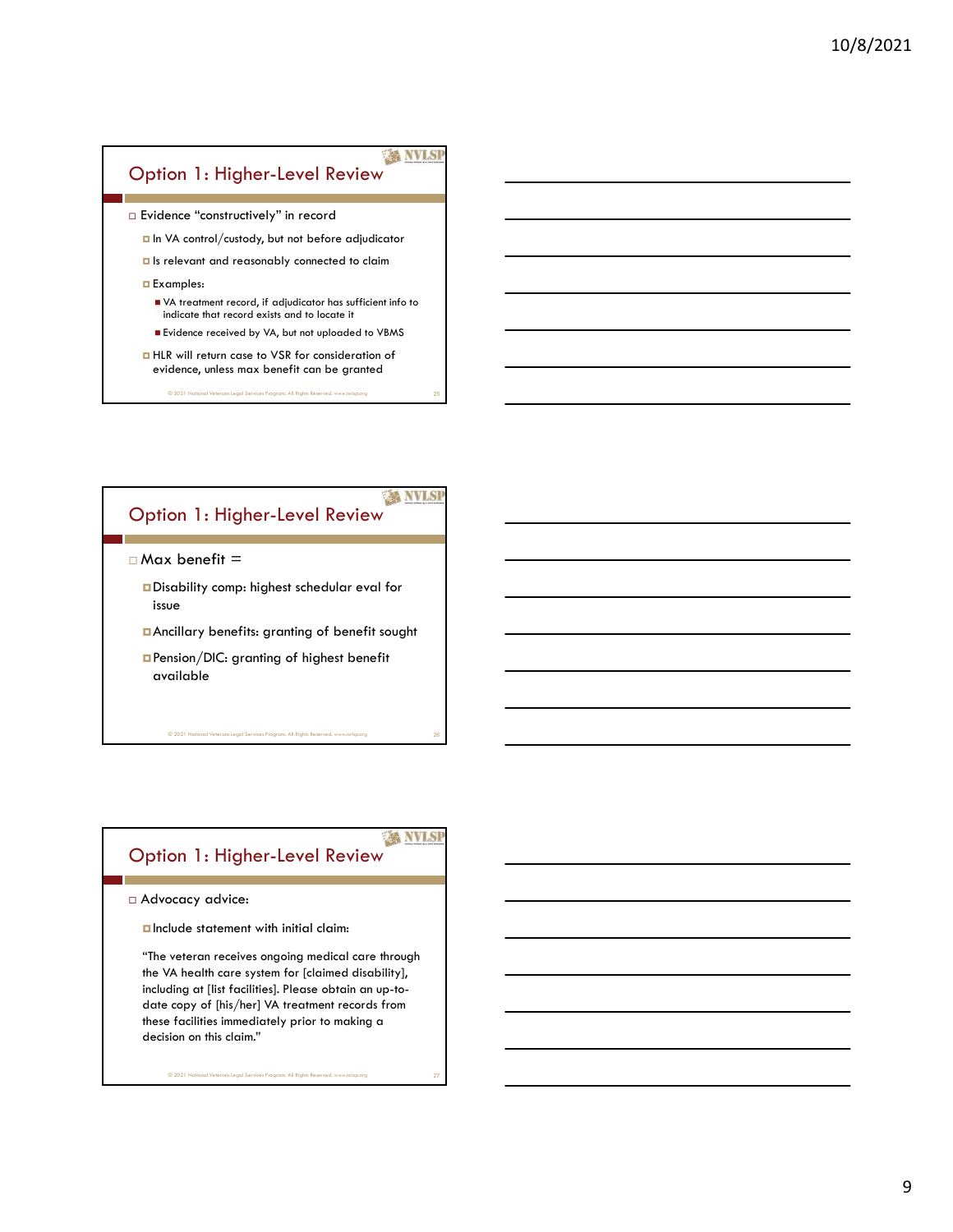#### **XX NVLSP** Option 1: Higher-Level Review

- 
- 
- □ Law ≠ Evidence<br>
□ Statutes, regulations, caselaw, M21-1 provisions<br>
□ Argument ≠ Evidence<br>
□ Attempt to persuade someone to a particular<br>
view or belief using reason or fact<br>
□ Explanation of errors of fact or law in view or belief using reason or fact
	- Explanation of errors of fact or law in RD
	- Explanation of why law supports claim, based on the evidence (facts) of record at time of RD

# © 2021 National Veterans Legal Services Program. All Rights Reserved. www.nvlsp.org Option 1: Higher-Level Review

 $□$  HLR can consider written <u>argument</u><br>  $□$  "A claimant or representative may properly add,<br>
and the reviewer may properly consider, new<br>
argument to pinpoint or highlight VA's potential<br>
misreading of facts, or its po and the reviewer may properly consider, new argument to pinpoint or highlight VA's potential misreading of facts, or its potential misapplication of law to the facts that the evidentiary record has already established."

MANUAL M21-5, 5.4.d (change date Mar. 25, 2021)

□ Submit on/with VAF 20-0996, if possible

# © 2021 National Veterans Legal Services Program. All Rights Reserved. www.nvlsp.org Option 1: Higher-Level Review

## Higher-Level Reviewer"

- $\Box$  Only refer to evidence of record and relevant law
- $\Box$  Include the following intro:

<p>□ Label as "Argument for Consideration by Higher-Level Reviewer"</p>\n<p>□ Only refer to evidence of record and relevant law</p>\n<p>□ Include the following intro:</p>\n<p>This submission does not contain any new evidence in support of the vertex's claim. It solely provides support about why the regional office (RO) erred in denying the claim, and is based on only the evidence in the claims file at the time the RO issued notice of the decision being reviewed.</p>\n<p>③201 Nederland Vatman length. It is a good to solve the calculation, and it is not a very large number of the decision being received.</p> This submission does not contain any new evidence in support of the veteran's claim. It solely provides argument about why the regional office (RO) erred in denying the claim, and is based on only the evidence in the claims file at the time the RO issued notice of the decision being reviewed.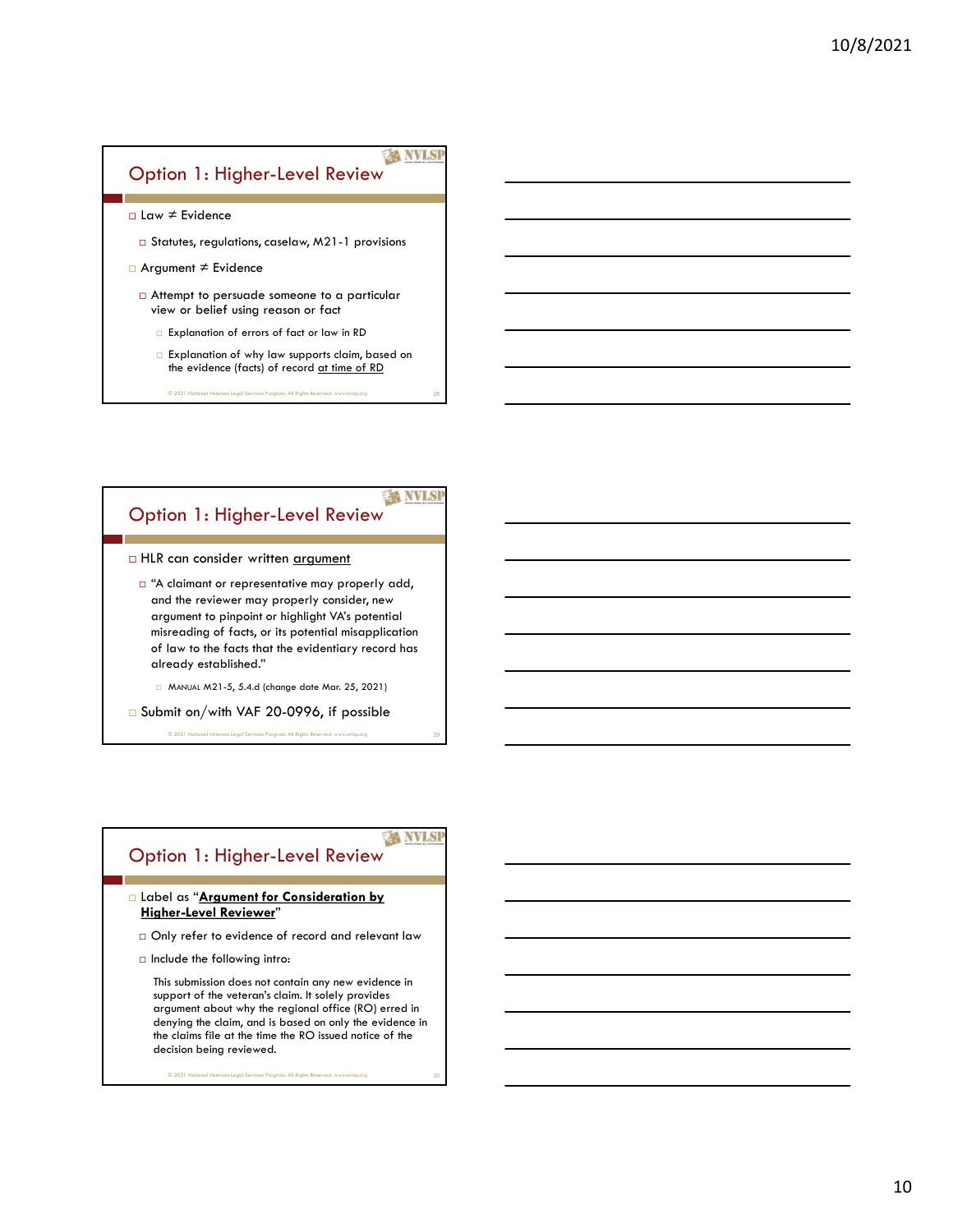#### **XX NVLSP** Option 1: Higher-Level Review Informal conference Can request on VAF 20-0996 VA will contact rep (or claimant) 2x by telephone to try to schedule  $\blacksquare$  St. Pete DROC may send email or text msg w/ hyperlink to schedule conference VSO may not be copied, so advise Vet to contact you before responding ■ Will be scheduled w/in 7 bus. days of contact **Conducted by telephone (usually)** © 2021 National Veterans Legal Services Program. All Rights Reserved. www.nvlsp.org 31



#### **WANTS** Option 1: Higher-Level Review

Advice for informal conference

Review claims file in advance and be ready to say precisely what is wrong with the rating decision

- Prepare notes/outline for all arguments
- Remember, you can only present argument, not new evidence
- Be prepared for the call at least 30 minutes prior to scheduled time<br>
© 2021 National Veterans Legal Services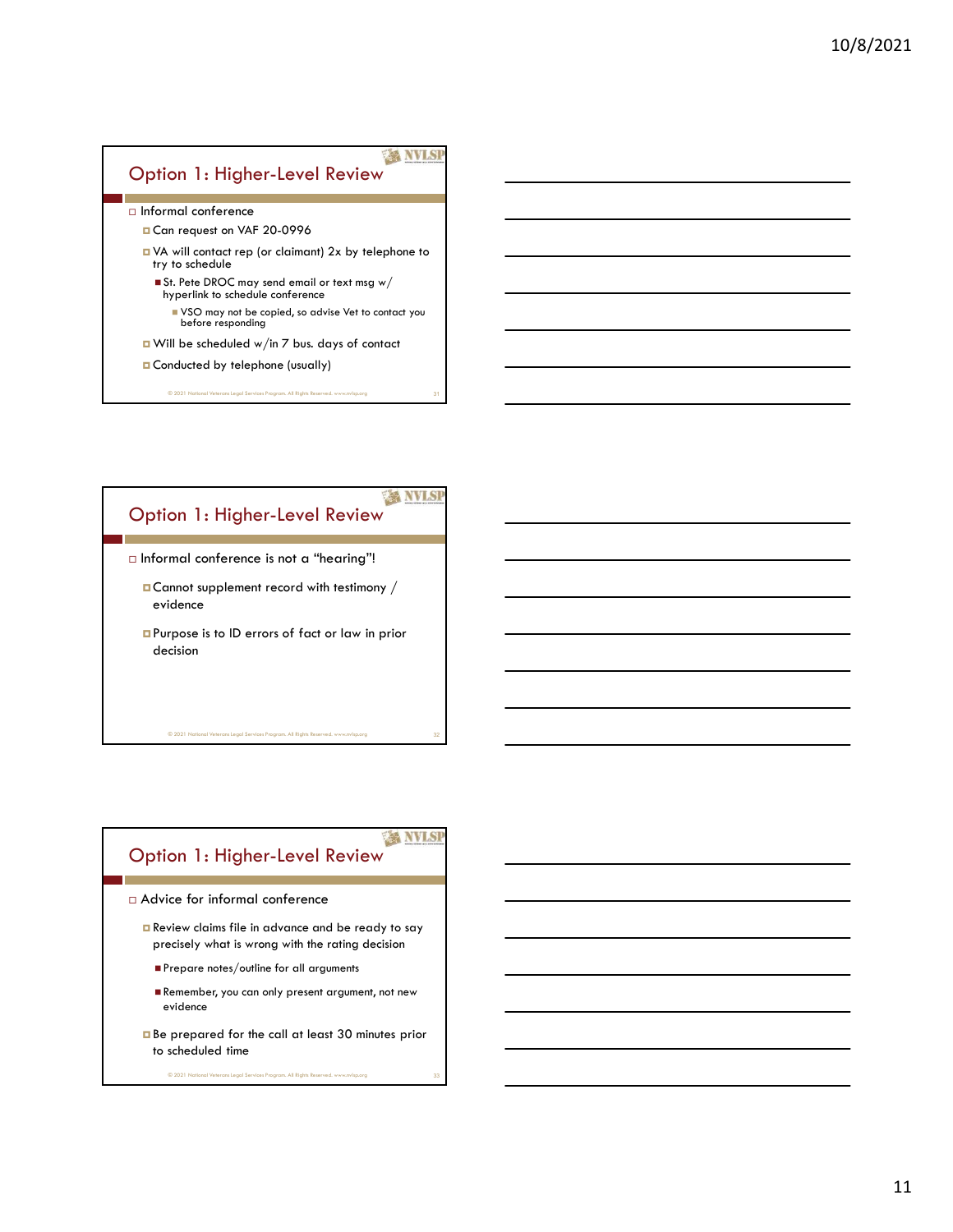#### **EX NVLSP** Option 1: Higher-Level Review Duty to assist does not apply, but if HLR identifies DTA error committed by AOJ:

- $\blacksquare$  If max benefit can be granted, HLR ignores
- If max benefit cannot be granted:
	- HLR returns claim to AOJ for expedited correction and readjudication
		- **Evidence received after prior decision can be** considered
	- **Claim will not return to HLR unless claimant submits** new request for HLR review of new decision

© 2021 National Veterans Legal Services Program. All Rights Reserved. www.nvlsp.org 34

### **A NVISI** Option 1: Higher-Level Review

- Effective date if claim granted: date of original claim (usually)
- $\Box$  If HLR continues denial, to preserve date of original claim as effective date for potential benefits, claimant has 1 year to:

**D**File supplemental claim, or

Appeal to BVA

© 2021 National Veterans Legal Services Program. All Rights Reserved. www.nvlsp.org 35

## **WANVISH** Option 1: Higher-Level Review Pros: More experienced adjudicator **D**Fast decision  $\blacksquare$  50 days on avg (as of 9/30/2021) Cons **□ Can't submit new evidence**<br>
© 2021 National Veterans Legal Services Program. All Rights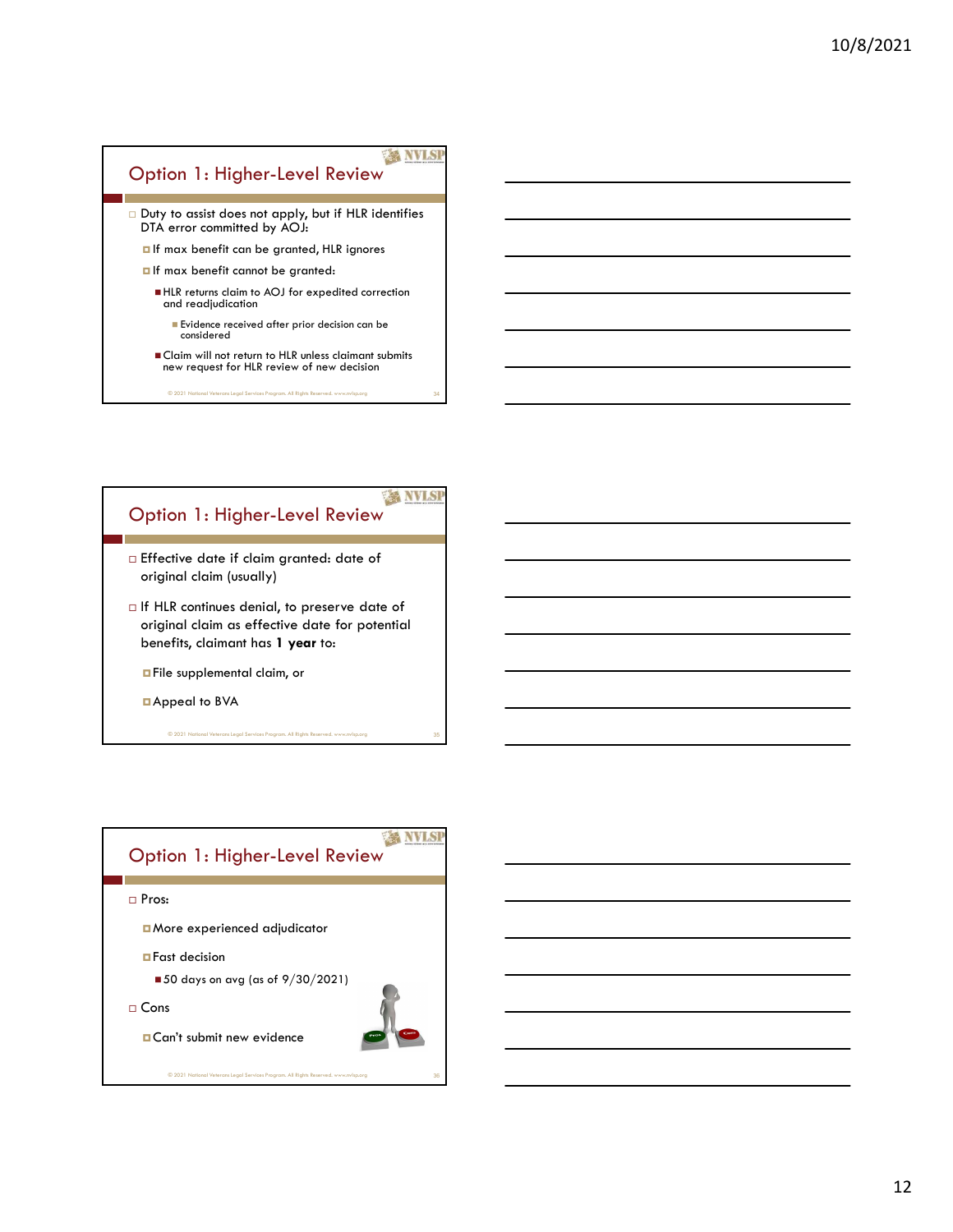



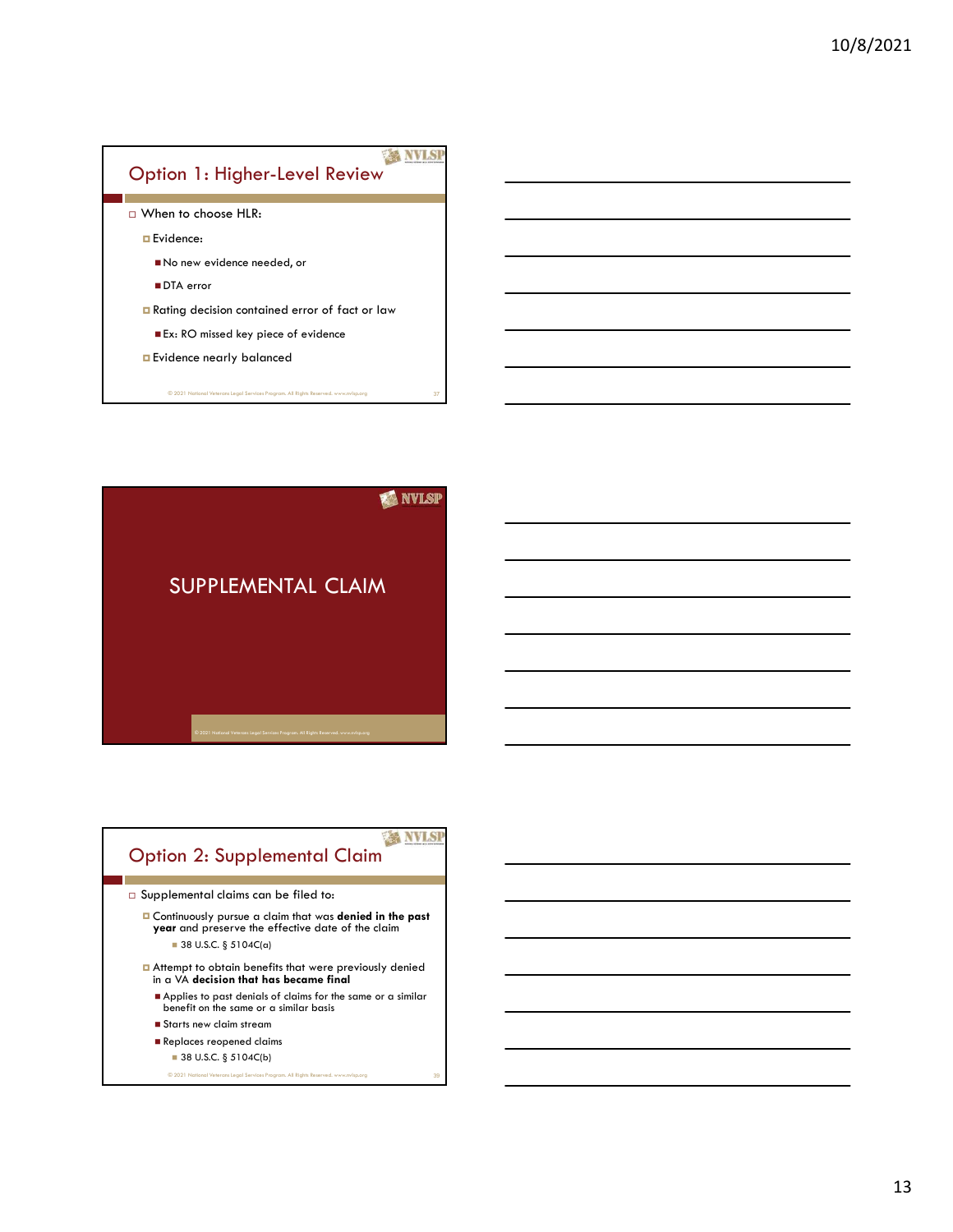#### **WISP** Option 2: Supplemental Claim

- □ Filing deadline: None, but to preserve effective date of claim, must file w/in 1 year of previous denial Plumar 2: Supplemental Claim<br>
Filing deadline: None, but to preserve effective<br>
ore vious denial<br>
VA Form 20-0995, Decision Review Request:<br>
Supplemental Claim<br>
Claims (the for CUE denial or simultaneously<br>
contested claim ing deadline: None, but to preserve effective<br>
sevious denial<br>
evious denial<br>
Norm 20-0995, Decision Review Request:<br>
pplemental Claim<br>
summer file for CUE denial or simultaneously<br>
method dicim<br>
summer file for CUE denial
- VA Form 20-0995, Decision Review Request: Supplemental Claim
- Cannot file for CUE denial or simultaneously contested claim

© 2021 National Veterans Legal Services Program. All Rights Reserved. www.nvlsp.org 40

#### Option 2: Supplemental Claim

- □ \*Important Update #1\*
	- $\Box$  ITFs now apply to § 5104C(b) supplemental claims (those filed after decision became final, NOT continuous pursuit)
		- 38 C.F.R. § 3.155 preamble, which excluded supplemental claims from the ITF framework, is invalid
		- Military-Veterans Advocacy v. Sec'y of VA, \_F.4th\_ (Fed. Cir. 2021)
	- You can file ITF for supplemental claim, if most recent prior decision denying the claim was more than one year ago
	- No need to worry that ITF won't protect the effective date
	- Helpful if you aren't sure if VA previously denied the benefit
	- **Extra time to obtain/identify new and relevant evidence** © 2021 National Veterans Legal Services Program. All Rights Reserved. www.nvlsp.org 41

## Option 2: Supplemental Claim

- \*Important Update #2\*
- A claimant may file a supplemental claim while simultaneously pursuing an appeal of a BVA denial of the same claim at CAVC, Fed. Circuit, or Supreme Court If is a c.pc. § 3.104C(b) supplemental claim these spaces of the set of the sole of the sole of the sole of the sole of the sole of the sole of the sole of the sole of discrete in density is a supplemental claim from the and Sc. E.A. \$ 3.156 presented, which excluded supplemented<br>
a domic from the IIT from eventy. Survive (*i*), simulated supplemented<br>
reduced from the IIT for supplemented claim, if most a cocor prior<br>
from the IIT for
	- $\blacksquare$  38 C.F.R. § 3.2500(b), which bars filing a supplemental claim when the claim is pending before a federal court, is invalid
	-
	-
	- VA to avoid judicial review of certain issues © 2021 National Veterans Legal Services Program. All Rights Reserved. www.nvlsp.org 42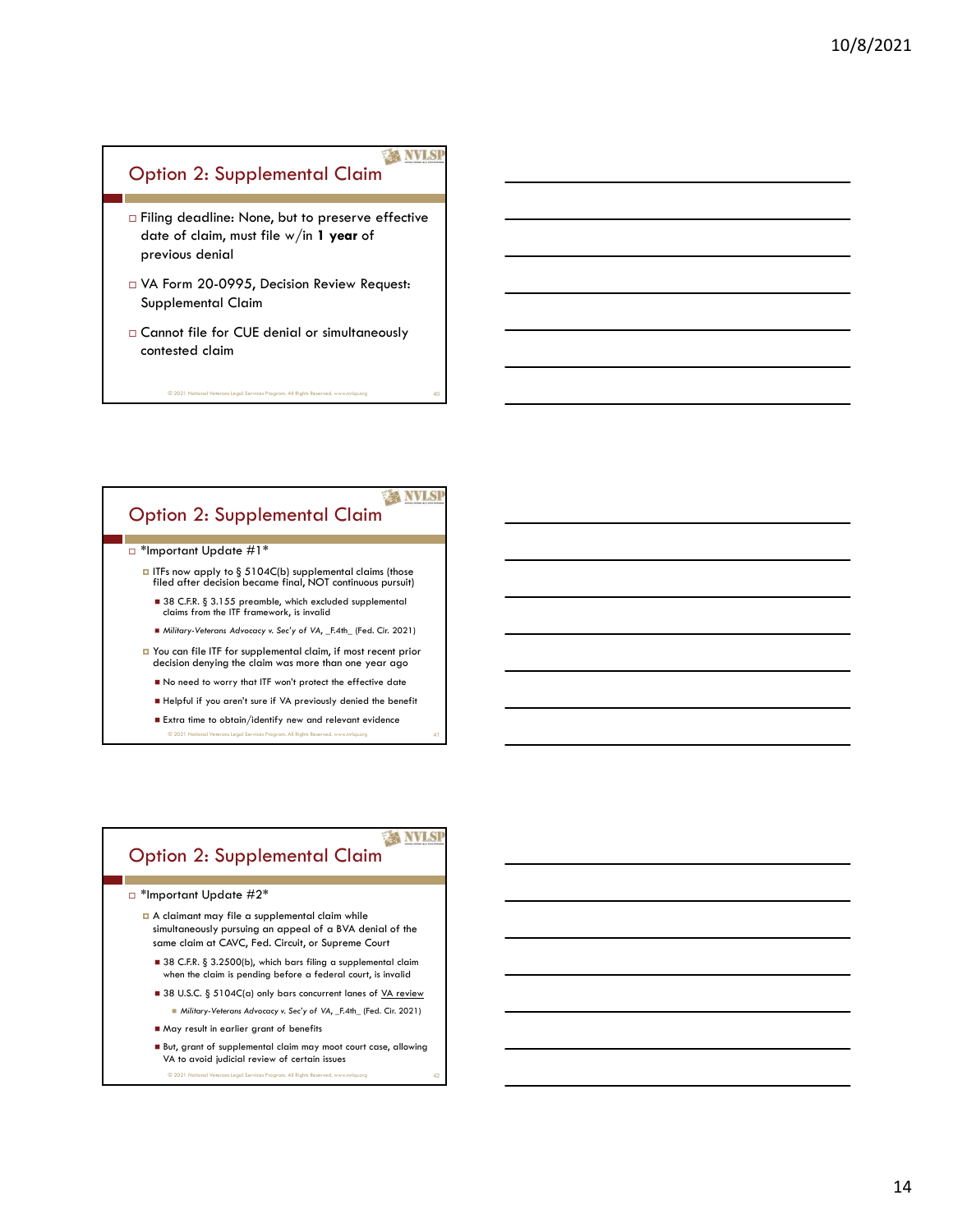

© 2021 National Veterans Legal Services Program. All Rights Reserved. www.nvlsp.org 43

© 2021 National Veterans Legal Services Program. All Rights Reserved. www.nvlsp.org 44

#### **A NVISI** Option 2: Supplemental Claim

- $\Box$  If claim incomplete:
- VA must notify claimant and rep of needed info
- $\Box$  If complete form rcvd w/in 60 days, VA will consider it filed as of date of receipt of incomplete claim

## Option 2: Supplemental Claim

- AOJ will readjudicate issue if there is "new and relevant" evidence
	- **Relevant evidence:** 
		- evidence that tends to prove or disprove a matter in issue
		- $\blacksquare$  Includes evidence that raises new theory of entitlement

- NOT higher threshold than "new and material"
- After the consideration of the consideration of the consideration of the consideration of the consideration of the construction of the construction of the construction of the construction of the construction of the constru and old evidence during readjudication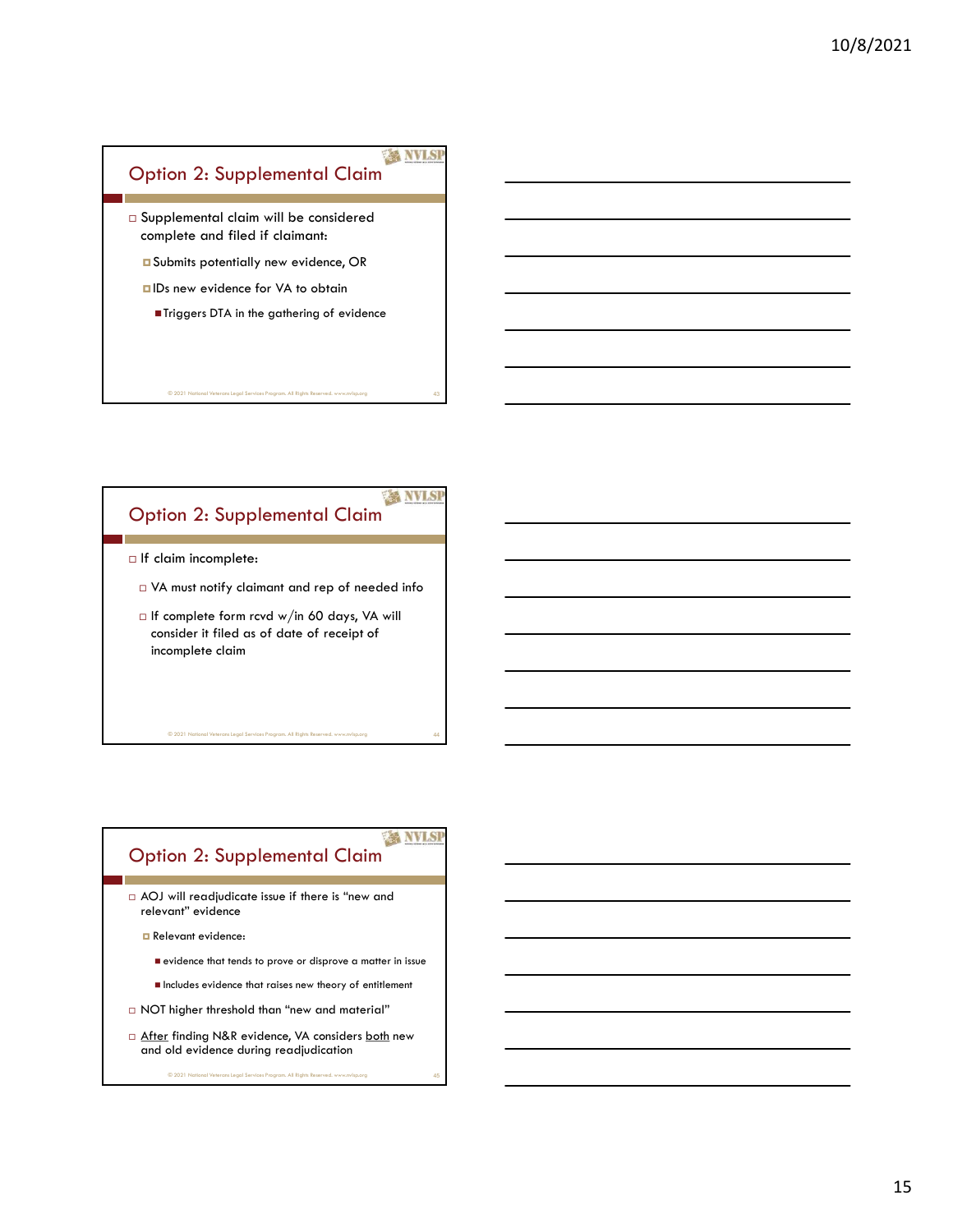#### **EX NVLSP** Option 2: Supplemental Claim □ Some evidence VA considers "new and relevant": Mere contention of a new theory of entitlement not previously addressed **Exidence affirming prior favorable findings Does not need to prove a previously unsubstantiated matter** Manual M21-1, X.ii.2.A.2.c (change date Aug. 19, 2021)

**E** Statement that Vet will attend VA exam that was previously missed

© 2021 National Veterans Legal Services Program. All Rights Reserved. www.nvlsp.org 46

#### **A NVISI** Option 2: Supplemental Claim

 When determining if there is "new and relevant" evidence, VA will consider:

- **Exidence submitted by claimant**
- VA treatment records reasonably identified by claimant
- **E**vidence rcvd after notice of prior decision while record was closed
- **Exidence constructively part of prior record**
- Other evidence identified by claimant

© 2021 National Veterans Legal Services Program. All Rights Reserved. www.nvlsp.org 47

#### **WIS** Option 2: Supplemental Claim

 VA will consider new and relevant evidence received:

with application, and

any time prior to issuance of decision on the supplemental claim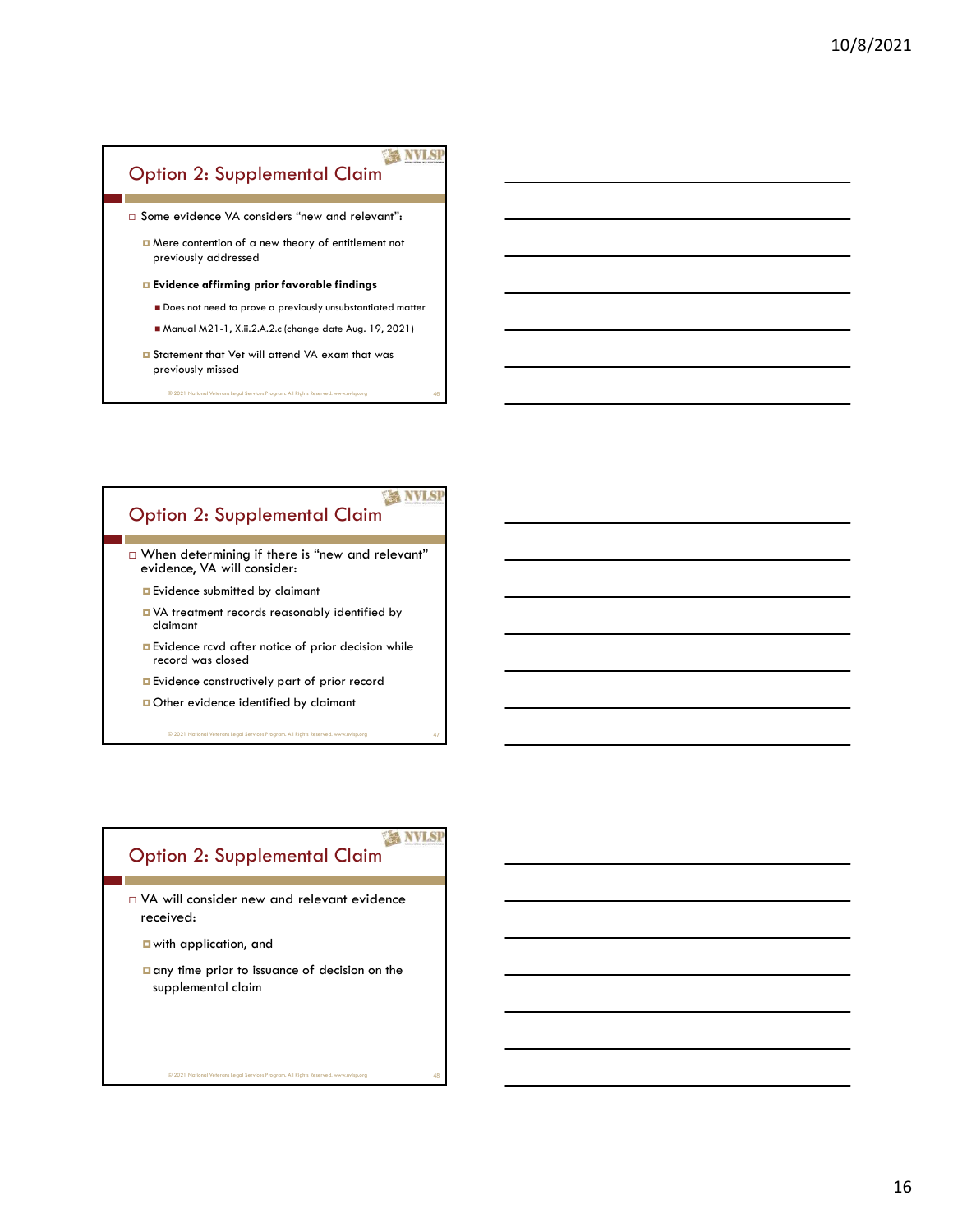## Option 2: Supplemental Claim

 $\Box$  If new and relevant evidence not presented or obtained, AOJ will issue decision finding there was insufficient evidence to Pytion 2: Supplemental Claim<br>
If new and relevant evidence not presented<br>
or obtained, AOJ will issue decision finding<br>
there was instificient evidence to<br>
readiplicate claim<br> **a**Claimant can appeal / request HLR<br> **aClaima** 

© 2021 National Veterans Legal Services Program. All Rights Reserved. www.nvlsp.org 49

Claimant can appeal / request HLR

#### **A NVISI** Option 2: Supplemental Claim

- □ Duty to assist applies:
	- **After receipt of substantially complete claim,** DTA in gathering evidence (documents)
	- After finding of new and relevant evidence, full  $\begin{array}{l|l} \hline \end{array}$   $\begin{array}{l} \hline \end{array}$   $\begin{array}{l} \hline \end{array}$   $\begin{array}{l} \hline \end{array}$   $\begin{array}{l} \hline \end{array}$   $\begin{array}{l} \hline \end{array}$   $\begin{array}{l} \hline \end{array}$   $\begin{array}{l} \hline \end{array}$   $\begin{array}{l} \hline \end{array}$   $\begin{array}{l} \hline \end{array}$   $\begin{array}{l} \hline \end{array}$   $\begin{array}{l} \hline \end{array}$   $\begin$

#### **WANTS** Option 2: Supplemental Claim

- Effective date if granted:
	- **alf filed w/in 1 year of denial: date denied** claim was filed (usually)
	- If filed more than 1 year after previous denial: date of supplemental claim
		- Remember, ITF can count as date of supplemental claim for Section 5104C(b) supplemental claim<br>
		© 2021 National Veterans Legal Services Program. All Rights Reserved. www.nvlsp.org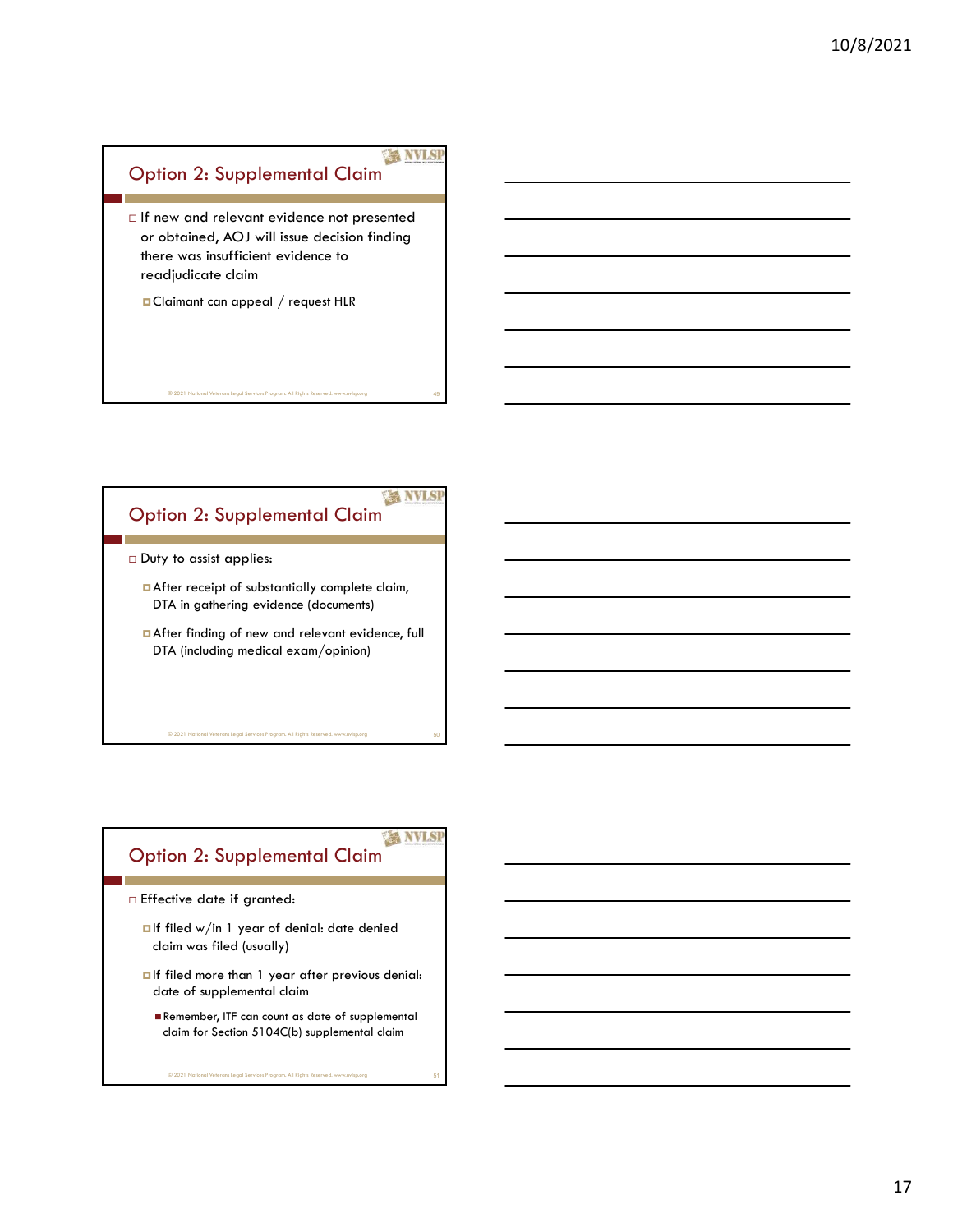## **EX NVLSP** Option 2: Supplemental Claim

 $\Box$  If supplemental claim denied, to preserve date of claim as effective date for potential benefits, claimant has 1 year to:

© 2021 National Veterans Legal Services Program. All Rights Reserved. www.nvlsp.org 52

Request HLR,

**E** File another supplemental claim, or

Appeal to BVA



## **WANTISH** Option 2: Supplemental Claim When to choose supplemental claim: Additional evidence needed to grant claim Vet can get on own Vet can trigger duty to assist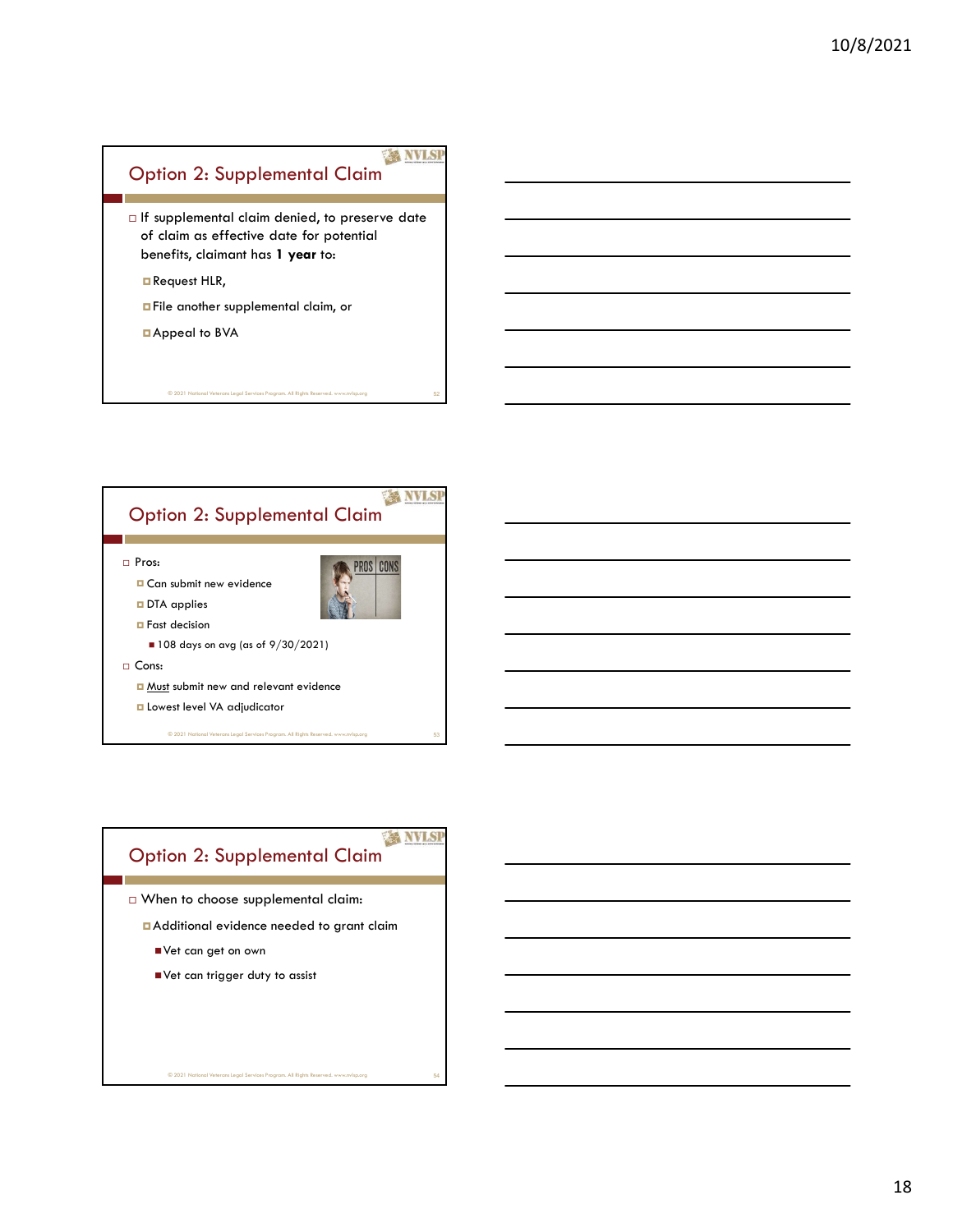



**WANTISH** 

## Option 3: Appeal to BVA

- VA Form 10182, Decision Review Request: Board Appeal (Notice of Disagreement)
	- Must list the "specific determination" with which the claimant disagrees (construed liberally)

© 2021 National Veterans Legal Services Program. All Rights Reserved. www.nvlsp.org 57

 $\blacksquare$  Issue

evidence)

hearing

- Date of decision
- **D** Must elect lane for review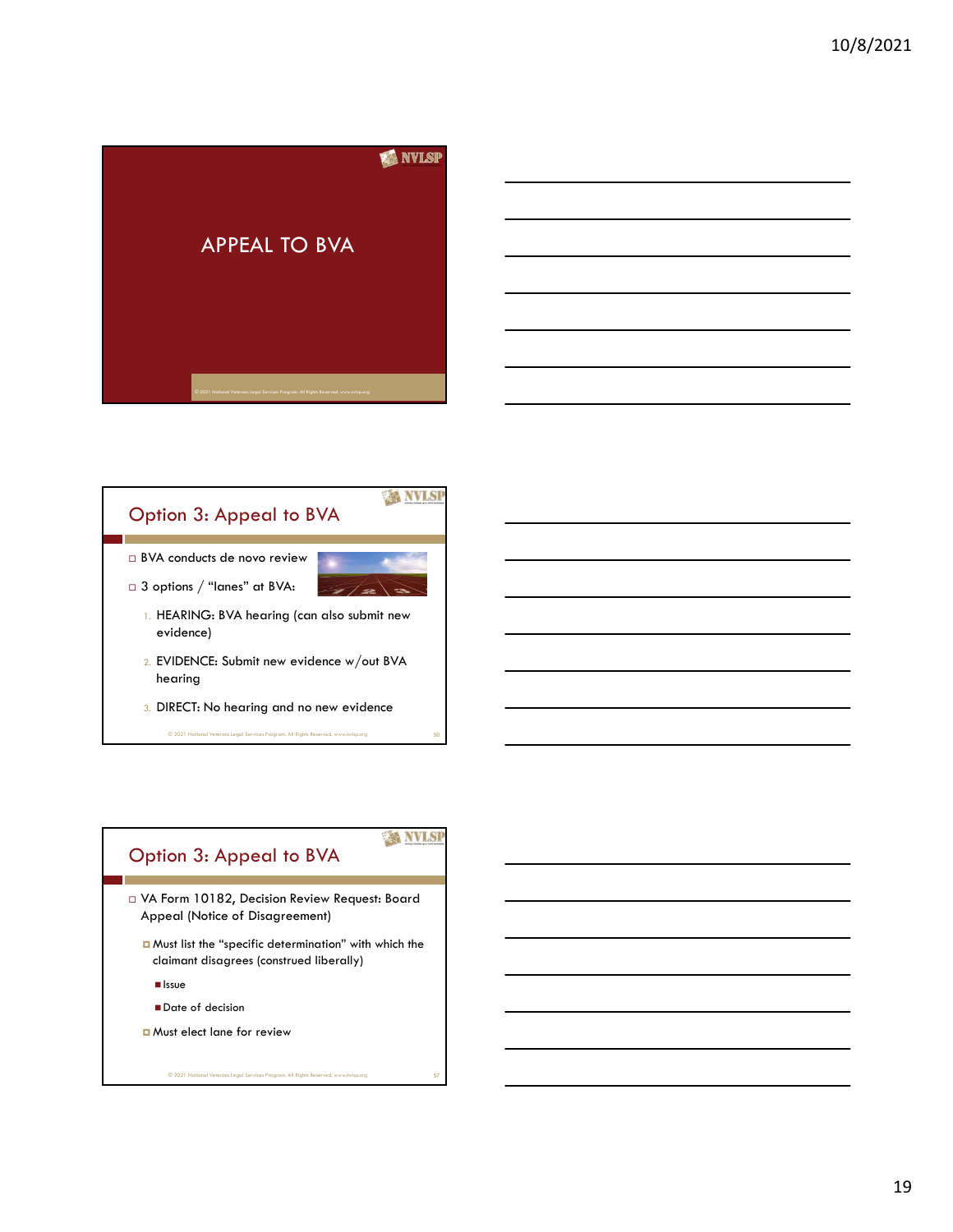



© 2021 National Veterans Legal Services Program. All Rights Re

### Option 3: Appeal to BVA

- BVA will handle unclear or deficient NODs
	- Will notify claimant and request clarification
	- Claimant must respond w/in 1 year of decision on appeal or 60 days of request

**XX NVLSI** 

- If not, form will NOT be considered an NOD
- If clarification provided, NOD will be considered filed on date of clarification, which will also be docket date (and start 90 day clock for submitting evidence if "evidence" lane chosen)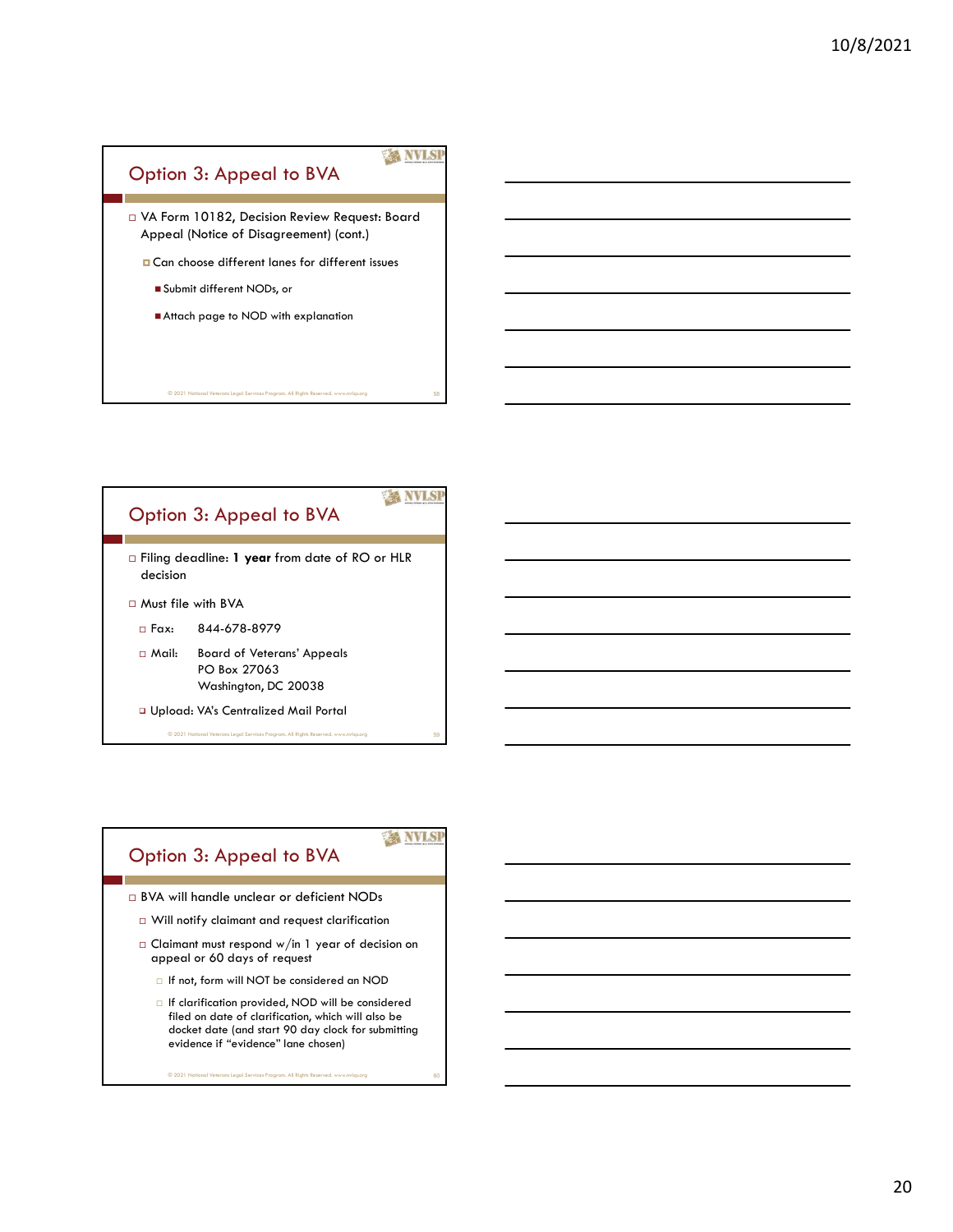

© 2021 National Veterans Legal Services Program. All Rights Reserved. www.nvlsp.org 61

**XX NVLSI** 



## Option 3A: Direct Lane

- $\square$  Choice of direct review lane prevents Vet from submitting new evidence to BVA at later stage, if:
	- **BVA** issues unfavorable decision

© 2021 National Veterans Legal Services Pro

- Vet appeals to CAVC
- CAVC remands issue to BVA, via decision or JMR
- $\Box$  On remand, case returns to same BVA lane, with same evidence submission rules
- Claimant does not have the right, as in Legacy cases, to submit new evidence to BVA after CAVC remand
	- Andrews v. McDonough, 34 Vet. App. 151 (2021) © 2021 National Veterans Legal Services Program. All Rights Reserved. www.nvlsp.org 63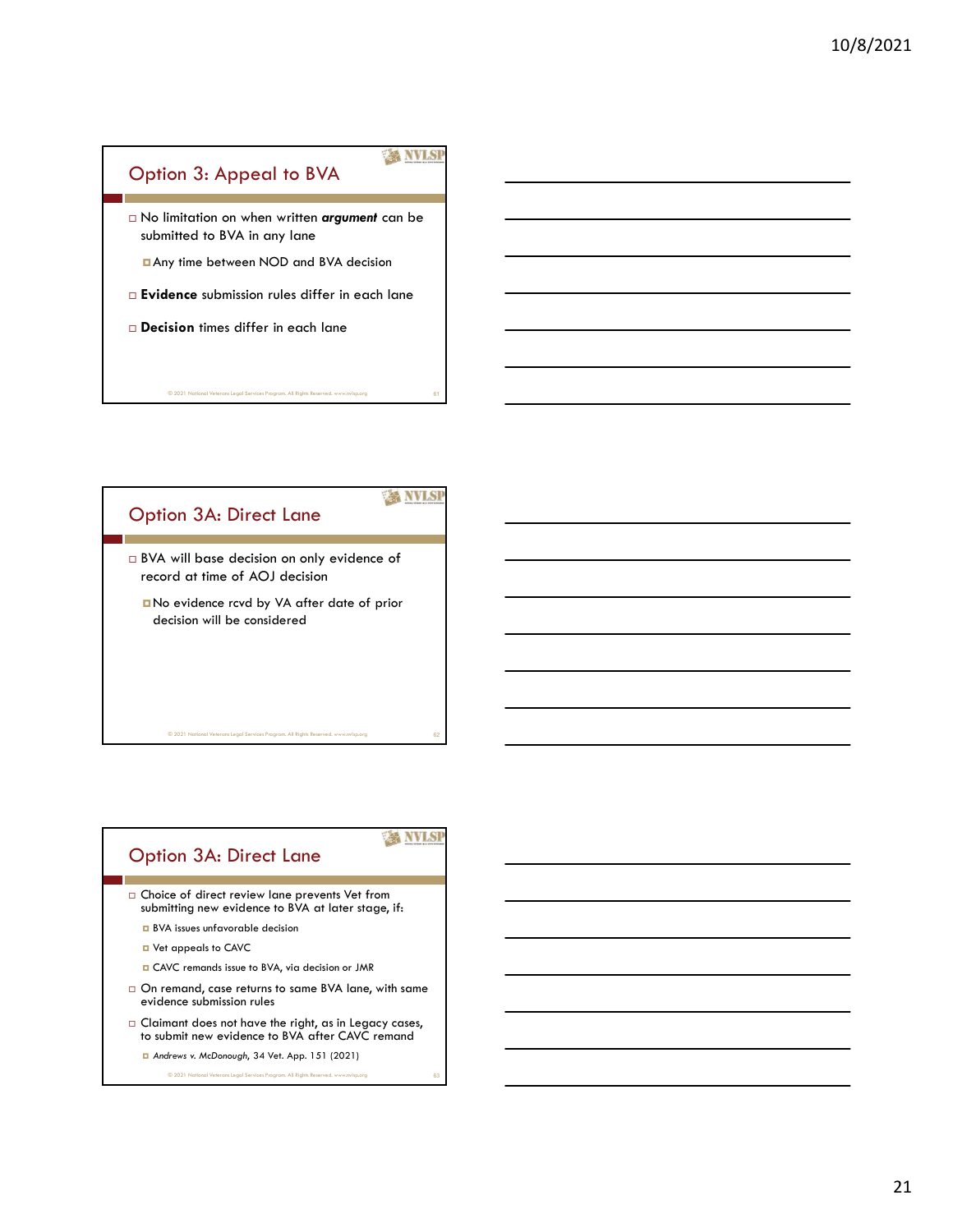



# Option 3B: Evidence Lane

#### **XX NVLSI**

- Claimants can submit evidence:
	- With NOD; and/or
	- W/in 90 days following BVA's receipt of NOD
- BVA will also consider evidence of record at time of decision on appeal
- BVA will NOT consider evidence rcvd at other times<br>© 2021 National Veterans Legal Services Program. All Rights Reserved. www.nvlsp.org 666<br>© 2021 National Veterans Legal Services Program. All Rights Reserved. www.nvlsp.org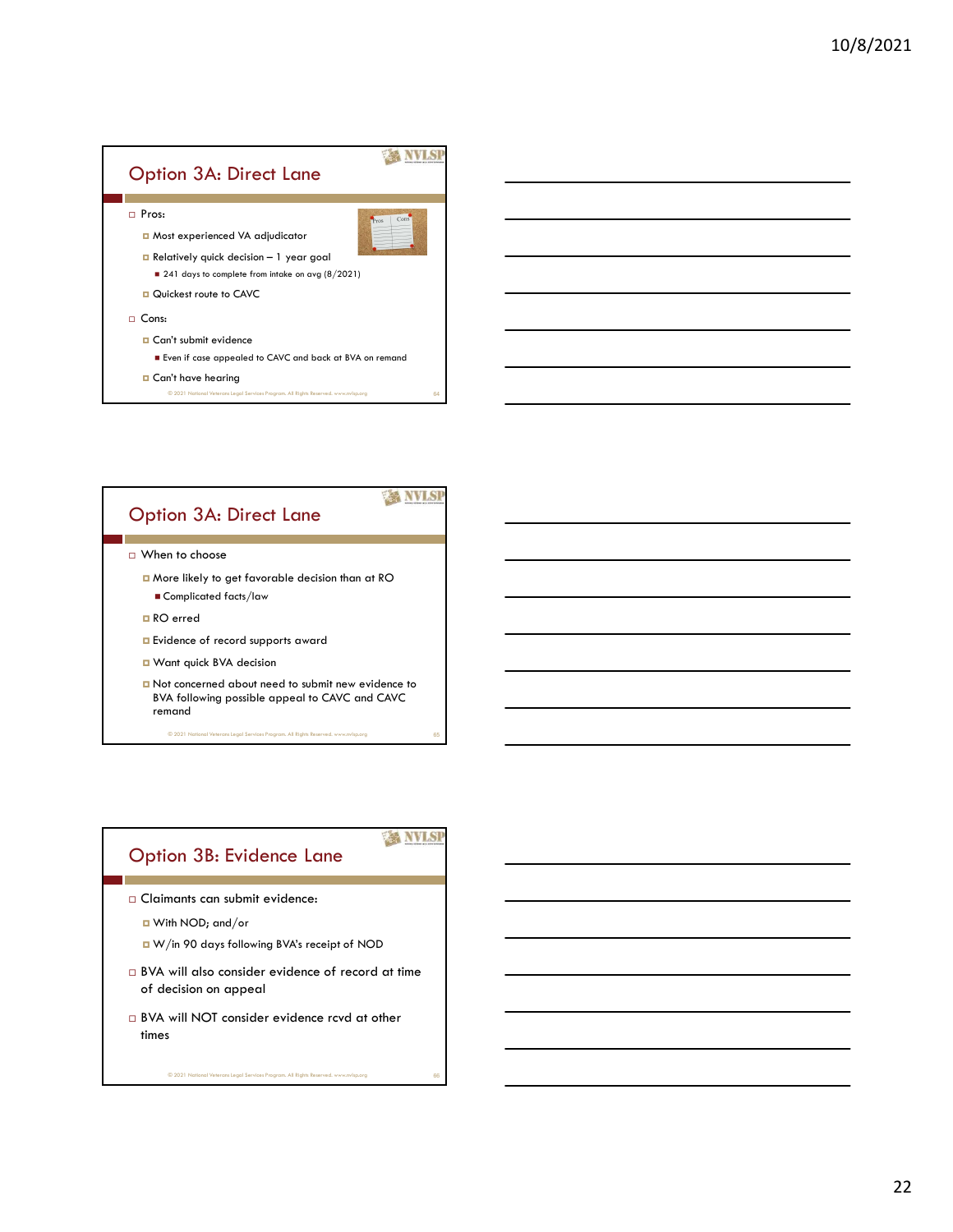#### **XX NVLSP** Option 3B: Evidence Lane Pros: Most experienced VA adjudicator **D** Can submit new evidence **EXECUTE:** PROS CONS **D** Second quickest route to CAVC  $\Box$  Cons: **D** Cannot have hearing □ Only 90 days from NOD to submit new evidence **n** 2<sup>nd</sup> slowest AMA option & lower priority than legacy **than 1** ■ 264 days to complete from intake on avg (8/2021) © 2021 National Veterans Legal Services Program. All Rights Reserved. www.nvlsp.org 67

#### Option 3B: Evidence Lane

- When to choose:
	- More likely to get favorable decision than at RO ■ Complicated facts/law
	- Additional evidence will increase chance of success
	- Can get evidence w/in 90 days of filing NOD
	- **Timely decision not important to claimant** 
		- Unless appellant qualifies for AOD
			- © 2021 National Veterans Legal Services Program. All Rights Reserved. www.nvlsp.org 68

### Option 3C: Hearing Lane

- Hearings conducted 1. At BVA's office in D.C., or
	-
	- 2. By videoconference

© 2021 National Veterans Legal Services Program. All Rights Reserved. www.nvlsp.org 69

- 3. Virtual
- BVA makes initial determination of type of hearing between first two options, but shall grant request for other type
- No Travel Board hearings

#### **XX NVLSP**

**A NVISI**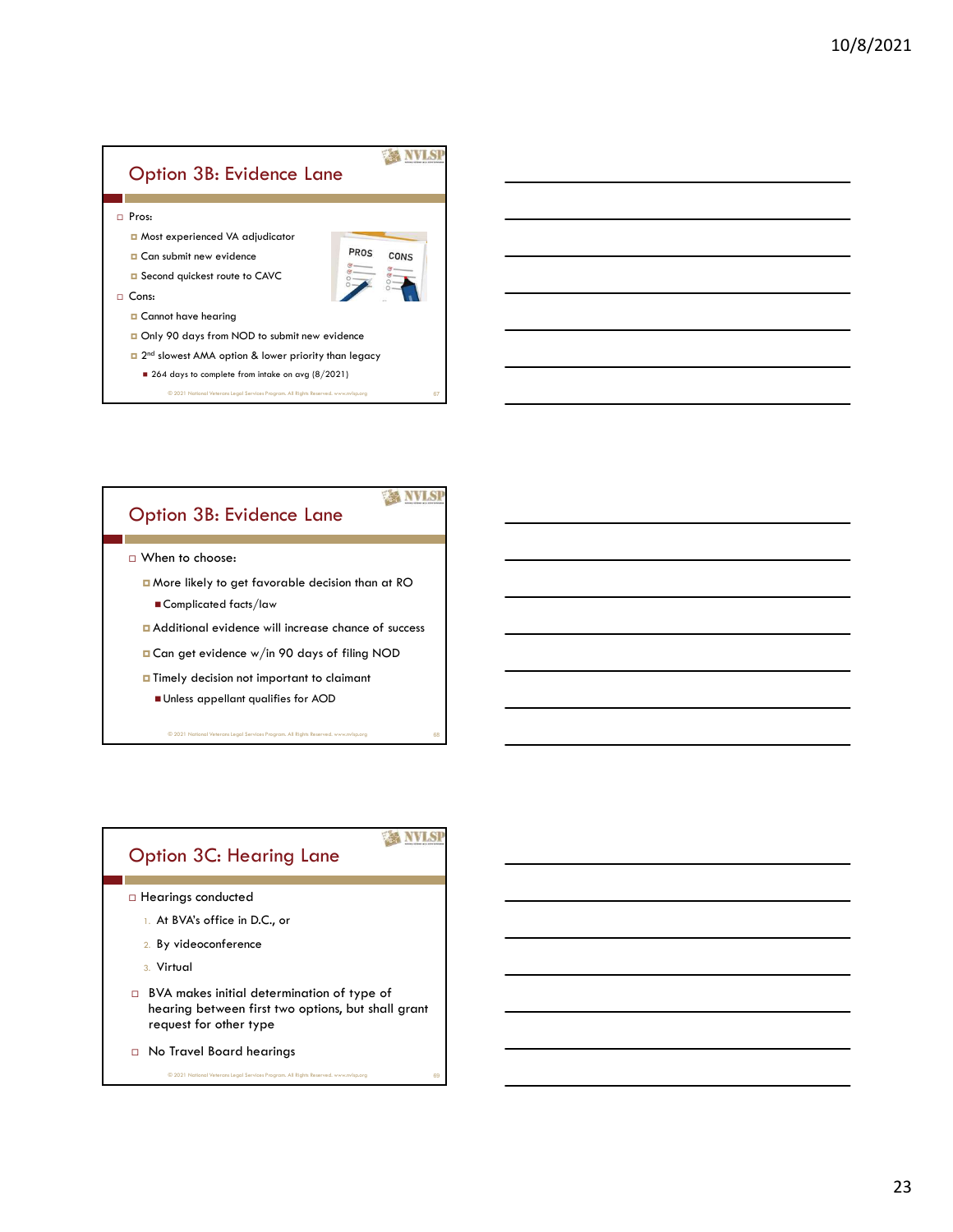#### Option 3C: Hearing Lane

**XX NVLSP** 

© 2021 National Veterans Legal Services Program. All Rights Reserved. www.nvlsp.org 70

**EX NVISI** 

**XX NVLSI** 

- More info on hearings:
	- At least 30 days notice of hearing date
	- **□** Can reschedule up to 2 weeks prior with good cause
	- **Generally limited to 30 minutes**
	- VLJ conducting hearing not likely same VLJ that will make decision

### Option 3C: Hearing Lane

- Claimants can submit evidence:
	- **D** At hearing
	- W/in 90 days following scheduled hearing (even if claimant does not appear)
	- W/in 90 days of request to withdraw hearing
- BVA will also consider evidence of record at time of decision on appeal
- BVA will NOT consider evidence rcvd at other times

#### © 2021 National Veterans Legal Services Program. All Rights Reserved. www.nvlsp.org 71

#### Option 3C: Hearing Lane

Pros:

- Most experienced VA adjudicator
- **Long time to develop needed evidence**
- **Opportunity to submit testimony**
- $\Box$  Cons:

- **L** Longest wait for decision and long wait for hearing
	- 457 days to complete from intake on avg (8/2021)
	- 34K legacy & 54K AMA hearings pending (9/12/2021)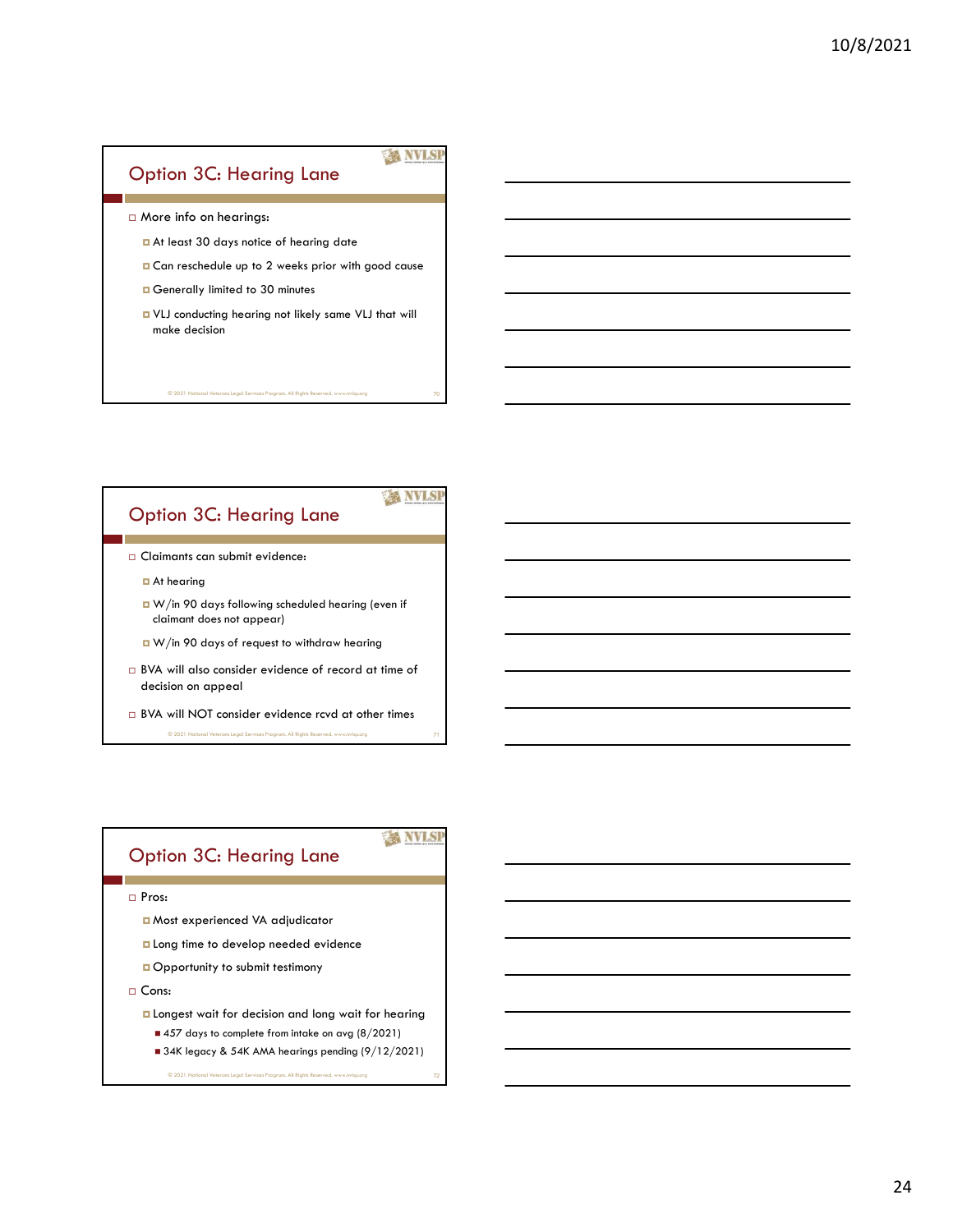#### Option 3C: Hearing Lane

**XX NVLSP** 

When to choose:

More likely to get favorable decision than at RO **Complicated facts/law** 

**Opportunity to testify before VLJ important to claimant** Compelling / credible testimony could sway decision

Can't get needed evidence w/in 90 days of filing NOD

 $\Box$  Timely decision not important to claimant

- Unless appellant qualifies for AOD
	- © 2021 National Veterans Legal Services Program. All Rights Reserved. www.nvlsp.org 73

#### Option 3: Appeal to BVA

 $\Box$  Claimants can switch dockets / review type:

Must file new NOD w/in the later of:

 $\blacksquare$  1 year after decision being appealed, or

60 days after NOD received by BVA

**O** Claimant will keep original docket date

Request will be denied if appellant already submitted evidence or testimony

© 2021 National Veterans Legal Services Program. All Rights Reserved. www.

### Option 3: Appeal to BVA

Duty to Assist does not apply

 But for DTA errors committed prior to issuance of decision on review:

**D** If max benefit can be granted:

■ BVA ignores

- $\Box$  If max benefit cannot be granted:
	- BVA remands for AOJ for expedited correction of DTA errors and readjudication

© 2021 National Veterans Legal Services Program. All Rights Reserved. www.nvlsp.org 75

RO must consider all evidence of record, including evidence rcvd outside evidence submission window

## **XX NVLSI**

**EX NVLSI**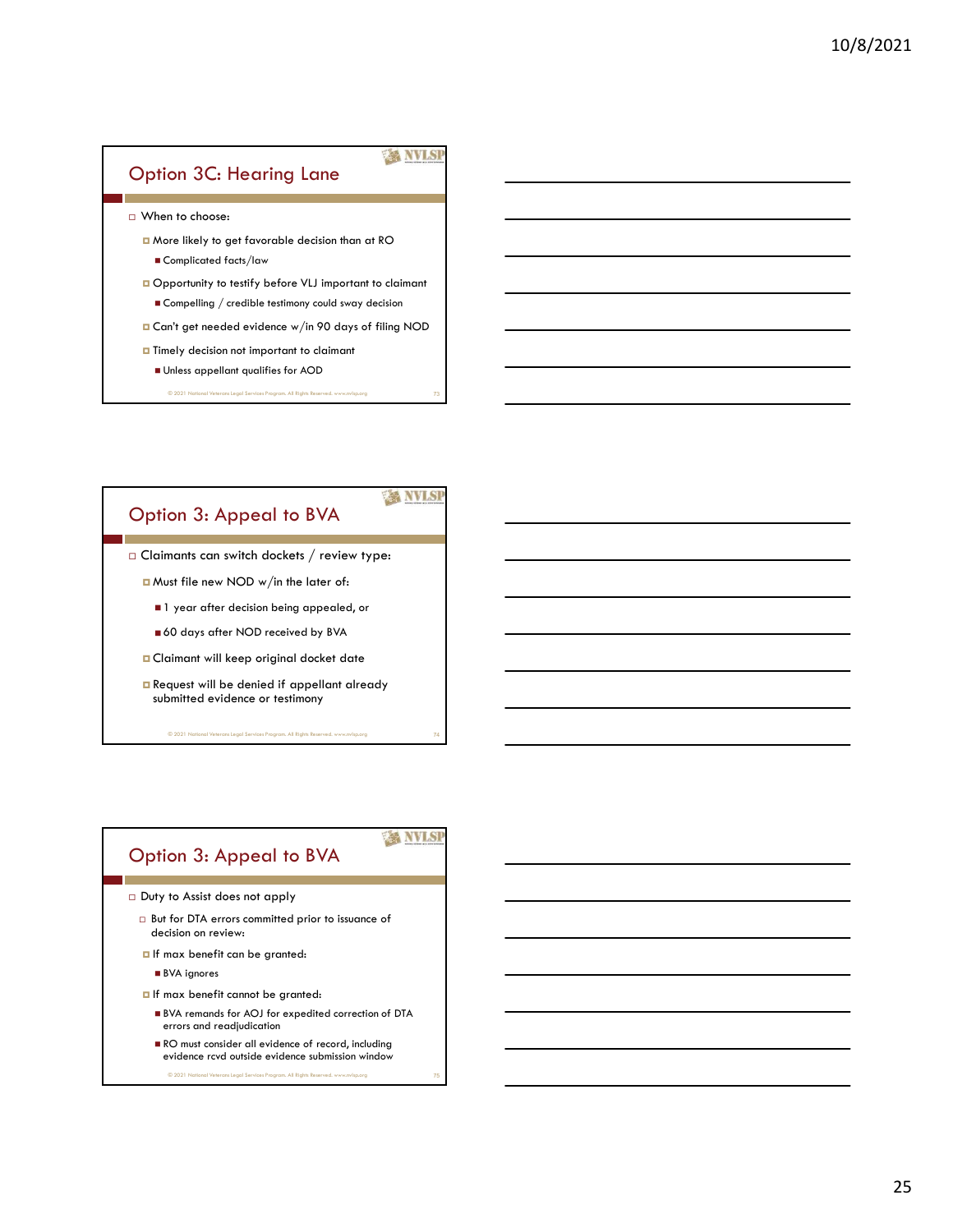#### **XX NVLSP** Option 3: Appeal to BVA

© 2021 National Veterans Legal Services Program. All Rights Reserved. www.nvlsp.org 76

**EX NVISI** 

© 2021 National Veterans Legal Services Program. All Rights Reserved. www.nvlsp.org 77

**XX NVLSI** 

- BVA may also remand for correction of any other error by AOJ in satisfying a regulatory or statutory duty
	- Only required if reasonable possibility correction would aid in substantiating claim
- □ BVA can remand for advisory medical opinion/IMO

#### Option 3: Appeal to BVA

- If remanded claim remains denied in new rating decision, it does not automatically return to BVA
- $\Box$  To continue to pursue claim, claimant must file new NOD, HLR request, or supplemental claim
	- $\Box$  If NOD, new BVA docket # assigned

### Option 3: Appeal to BVA

BVA decision:

- **D** Must provide general statement as to whether any evidence was received at a time not permitted
- Must inform claimant that such evidence was not considered by BVA and explain options to have that evidence reviewed

© 2021 National Veterans Legal Services Program. All Rights Reserved. www.nvlsp.org 78

26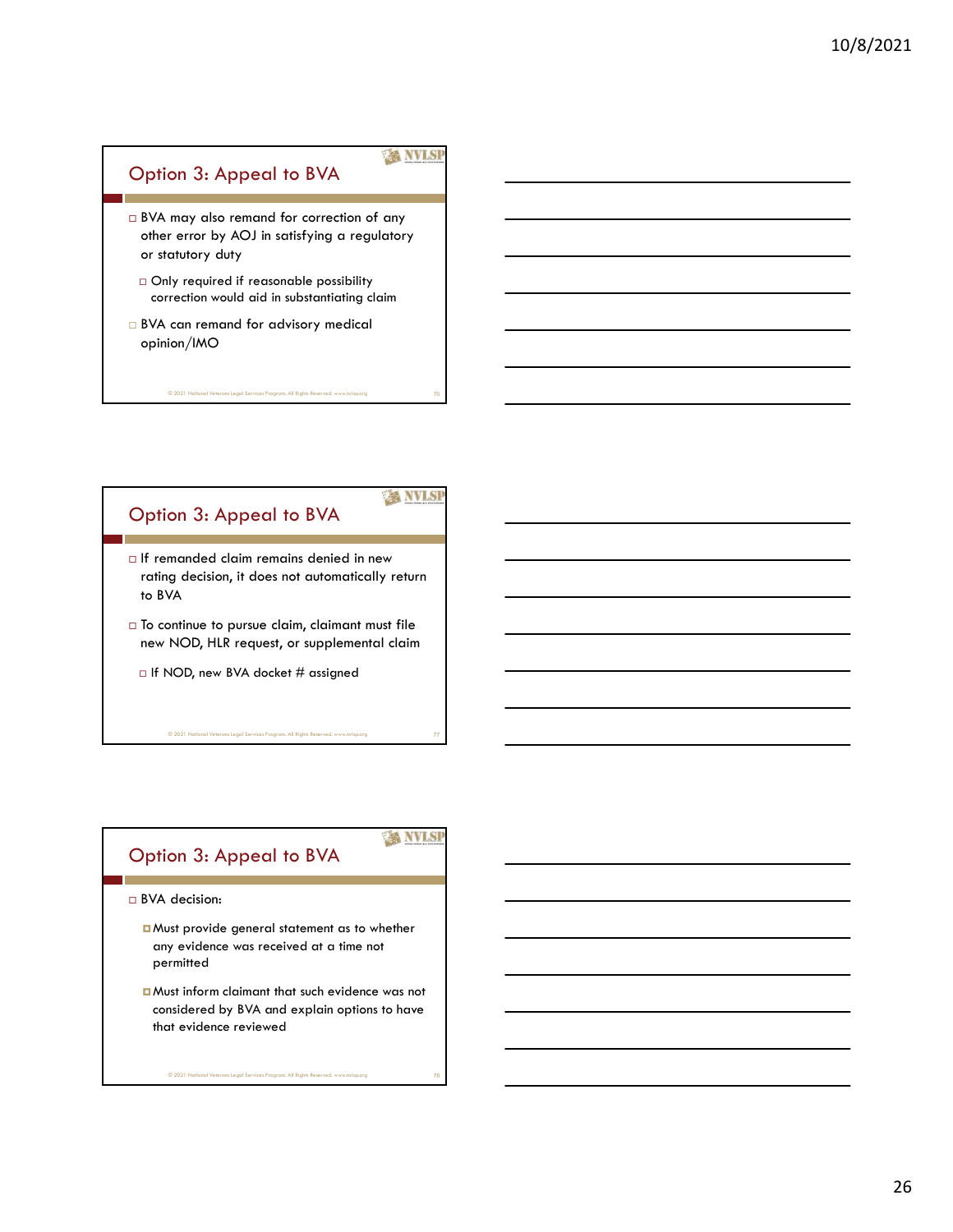#### **XX NVLSP** Option 3: Appeal to BVA Effective date if claim granted: date of original claim (usually) If BVA denies claim, claimant can: Appeal to CAVC w/in 120 days of decision; or File supplemental claim w/in 1 year of decision; or **Pursue both avenues simultaneously**  $\Box$  These options preserve date of **original** claim as effective date for potential benefits

© 2021 National Veterans Legal Services Program. All Rights Reserved. www.nvlsp.org 79

**EX NVLSP** 



□ 9/2021: RO denied SC for low back disability

- Favorable findings of current dx of arthritis and inservice injury
- Denied due to negative VA nexus opinion
- You think VA nexus opinion was based on incorrect facts
- Vet cannot get a private medical opinion supporting claim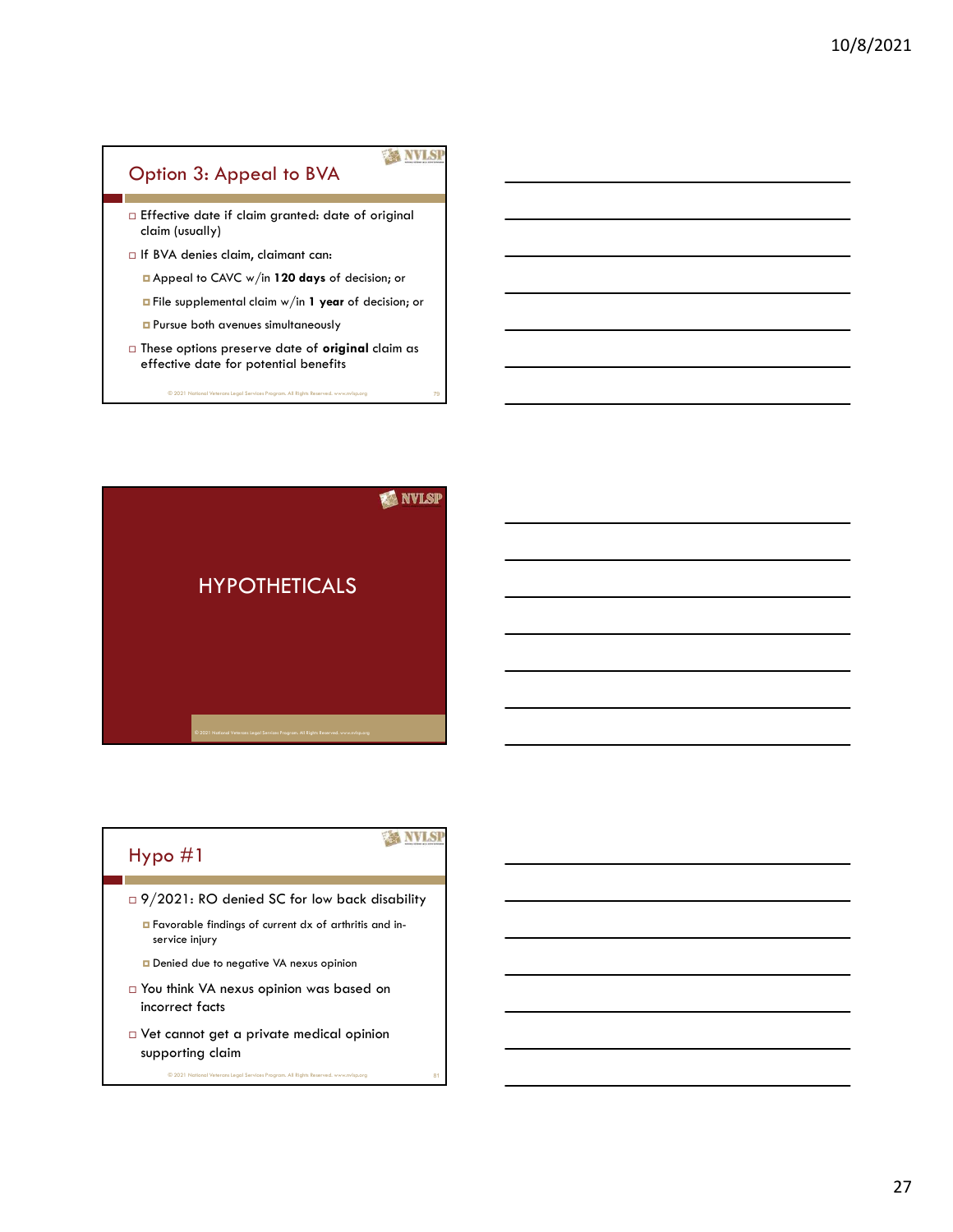



## **Hypo #2**

 $@ 2021$  National Veter

- □ 9/2021: RO denied SC for low back disability
	- Favorable findings of current dx of arthritis and inservice injury
	- Denied due to negative VA nexus opinion
- You think VA nexus opinion was based on incorrect facts
- Vet has obtained a new favorable nexus opinion from a private doctor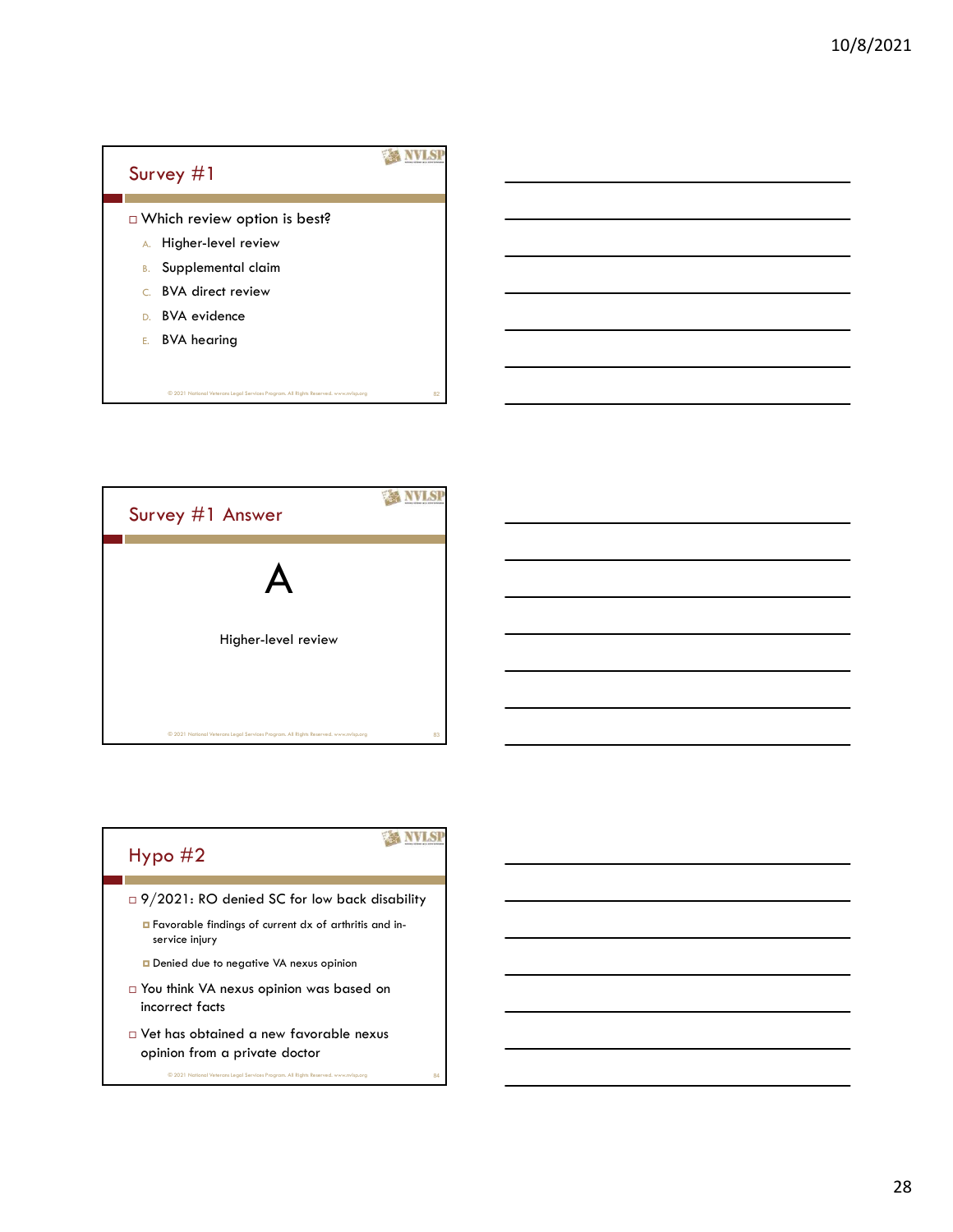



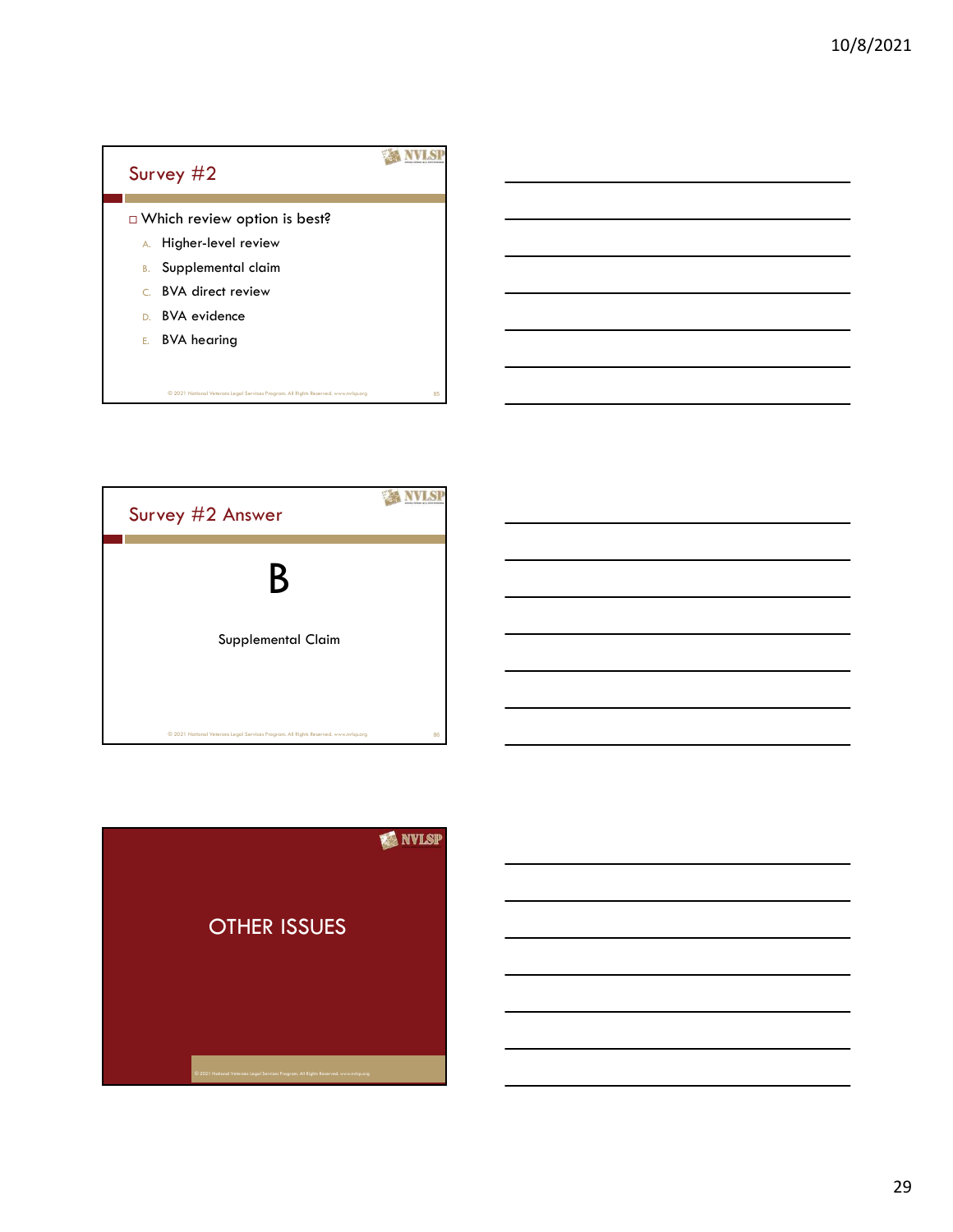## Using Inapplicability of DTA at NVLSE BVA to Appellant's Advantage

- **I** If RO denies claim based on an adequate negative VA medical opinion and Vet then gets a strong favorable private medical opinion, Vet will want to choose between:
	- Supplemental claim
	- **BVA** evidence lane
	- **BVA** hearing lane

#### Using Inapplicability of DTA at NVLSI BVA to Appellant's Advantage

© 2021 National Veterans Legal Services Program. All Rights Reserved. www.nvlsp.org 88

- **I** If Vet files supplemental claim and submits new favorable medical opinion, RO will probably get a new VA medical opinion
	- New VA examiner will probably agree with first VA examiner and provide negative opinion
	- RO will probably deny claim, finding 2 negative opinions carry greater weight than 1 favorable opinion ■ New VA examiner will probably agree with<br>
	first VA examiner and provide negative opinion<br>
	■ RO will probably deny claim, finding 2<br>
	negative opinions carry greater weight than 1<br>
	forvorable opinion<br>
	■<br>
	Sing Inapplicabi

© 2021 National Veterans Legal Services Program. All Rights Reserved. www.nvlsp.org 89

#### Using Inapplicability of DTA at NVLS BVA to Appellant's Advantage

- **BUT, if Vet appeals to BVA and elects** evidence or hearing lane, Vet can submit strong favorable medical opinion, and
	- DTA does not apply and no RO DTA error (negative opinion adequate), so it would be inappropriate to remand for 2nd VA opinion
		-
	- equipoise and grant claim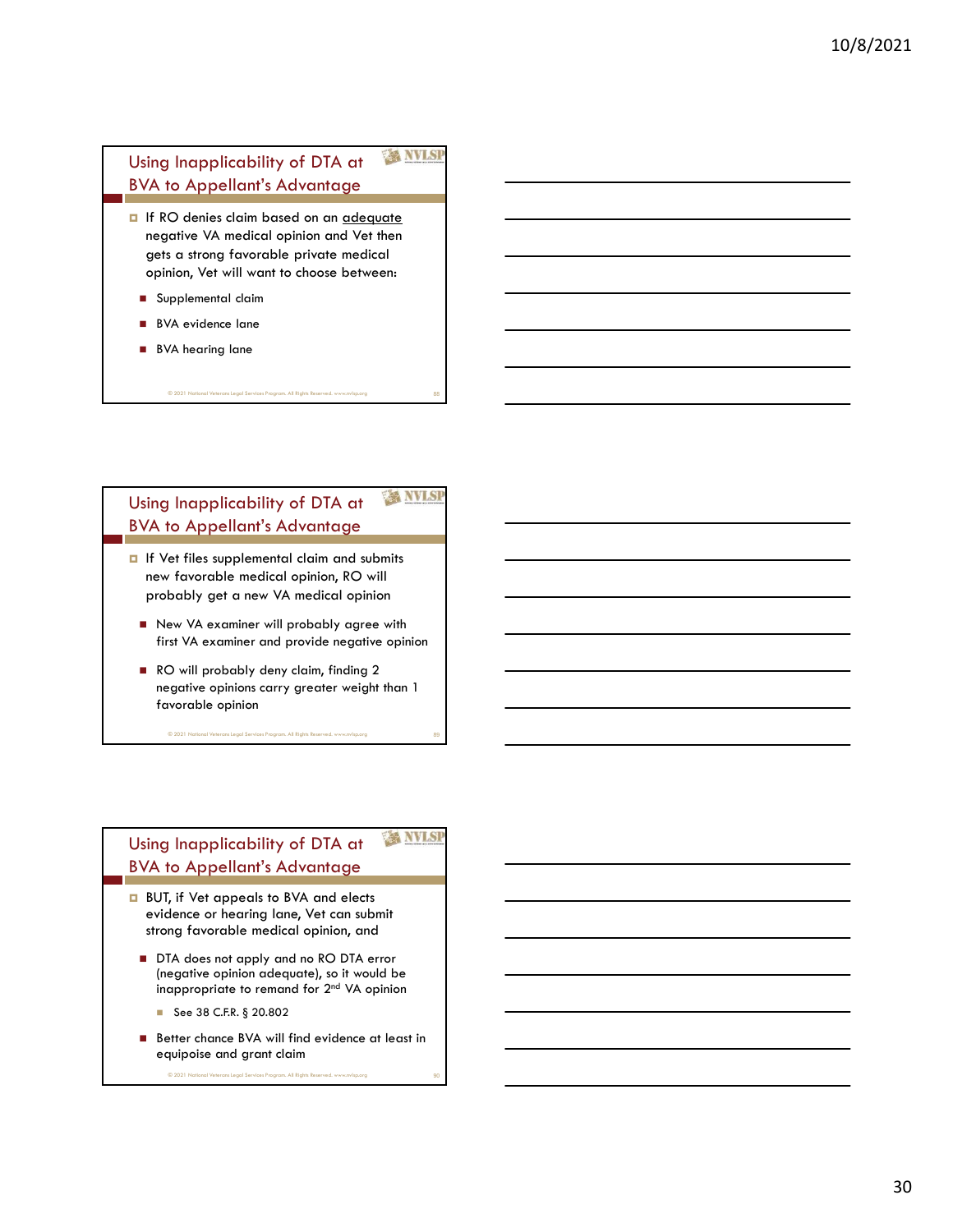# Switching Review Option Claimants may switch between different review Witching Review Option<br>
Claimans may switch between different review<br>
options (HLR, Supp Claim, BVA)<br> **Dividend the property of the property of the property of the property any time** prior to notice of decision<br> **Different** May withdraw request for certain type of review any time prior to notice of decision **D**If withdrawal occurs w/in 1 year of notice of

decision being reviewed, claimant may timely elect another review option to preserve date of claim<br>© 2021 National Veterans Legal Services Program. All Rights Reserved. www.nvlsp.org 91<br>→ 91

#### **XX NVLSI** Additional Effective Date Rule

□ If CAVC, Federal Circuit, or Supreme Court affirms BVA denial of claim (claimant loses):

**D**Claimant can preserve date of **original** claim as effective date for potential benefits by submitting supplemental claim w/in 1 year of court decision

Increased Rating Claims

**EX NVLSI** 

© 2021 National Veterans Legal Services Program. All Rights Reserved. www.nvlsp.org 92

- $\Box$  Claim for an increased rating is an "initial" claim
- $\Box$  If RO denies increased rating or Vet disagrees with initial rating, challenge in AMA system will only address appropriate rating from one year prior to date of claim until date of decision
- $\Box$  If disability gets worse after RO decision, Vet must file new increased rating claim
- Vet can have an increased rating claim and multiple appeals of ratings for the same disability, for different periods of time, pending concurrently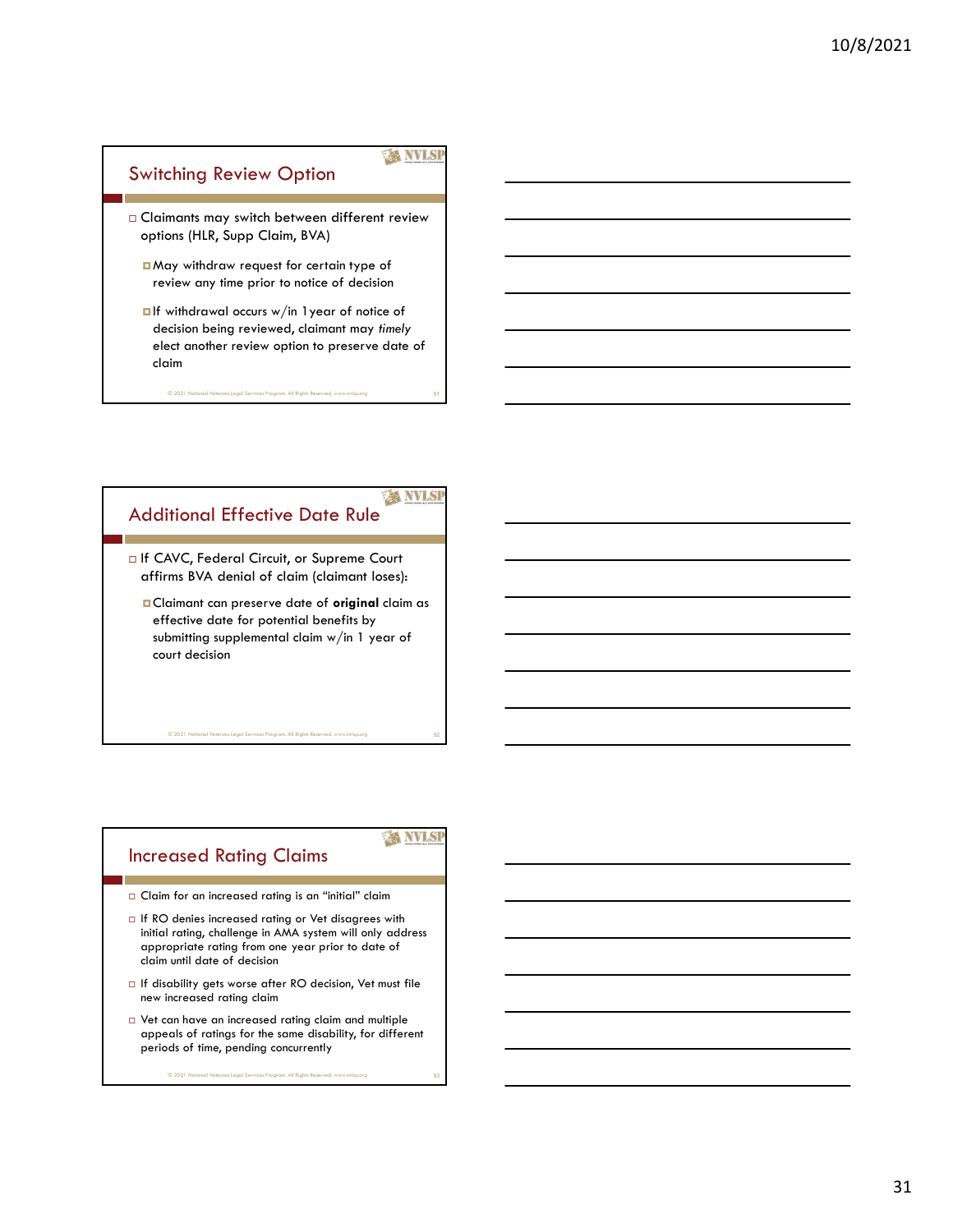#### Hypo #3

© 2021 National Veterans Legal Services Program. All Rights Reserved. www.nvlsp.org 94

**KANVISI** 

- 6/1/2017: Vet granted SC for PTSD at 30%
- $\Box$  3/1/2020: Vet files IR claim for PTSD
- 
- 
- 9/1/2020: Vet files IR lack of evidence  $\frac{3}{1/2020}$ : Vet files IR lack of evidence  $\frac{9}{1/2022}$ : Vet files NOD BVA hearing lane  $\frac{5}{1/2023}$ : Vet submits evidence at BVA hearing showing PTSD satisfied criter  $\Box$  5/1/2023: Vet submits evidence at BVA hearing showing PTSD satisfied criteria for a 50% rating as of  $2/1/2020$ , and satisfied the criteria for a 70% rating as of 11/1/2021

## Survey #3

#### What rating(s) should BVA assign?

- A. 30% (no increase)
- B. 50% from 2/1/2020
- C. 50% from  $2/1/2020$  and 70% from  $11/1/2021$
- D. 50% from 3/1/2020

© 2021 National Veterans Legal Services Prog

#### **XX NVLSP** Survey #3: Answer  $\mathsf{B}$   $\qquad$   $\qquad$  $\Box$  The issue on appeal is the rating from 1 year prior to the date of claim until the date of the RO decision  $\Box$  Evidence of the severity after 9/1/2020 is irrelevant to appeal  $\Box$  To maximize benefits, Vet should have filed a new IR claim by 11/1/2022 (w/in one year of increase in severity) © 2021 National Veterans Legal Services Program. All Rights Reserved. www.nvlsp.org 96